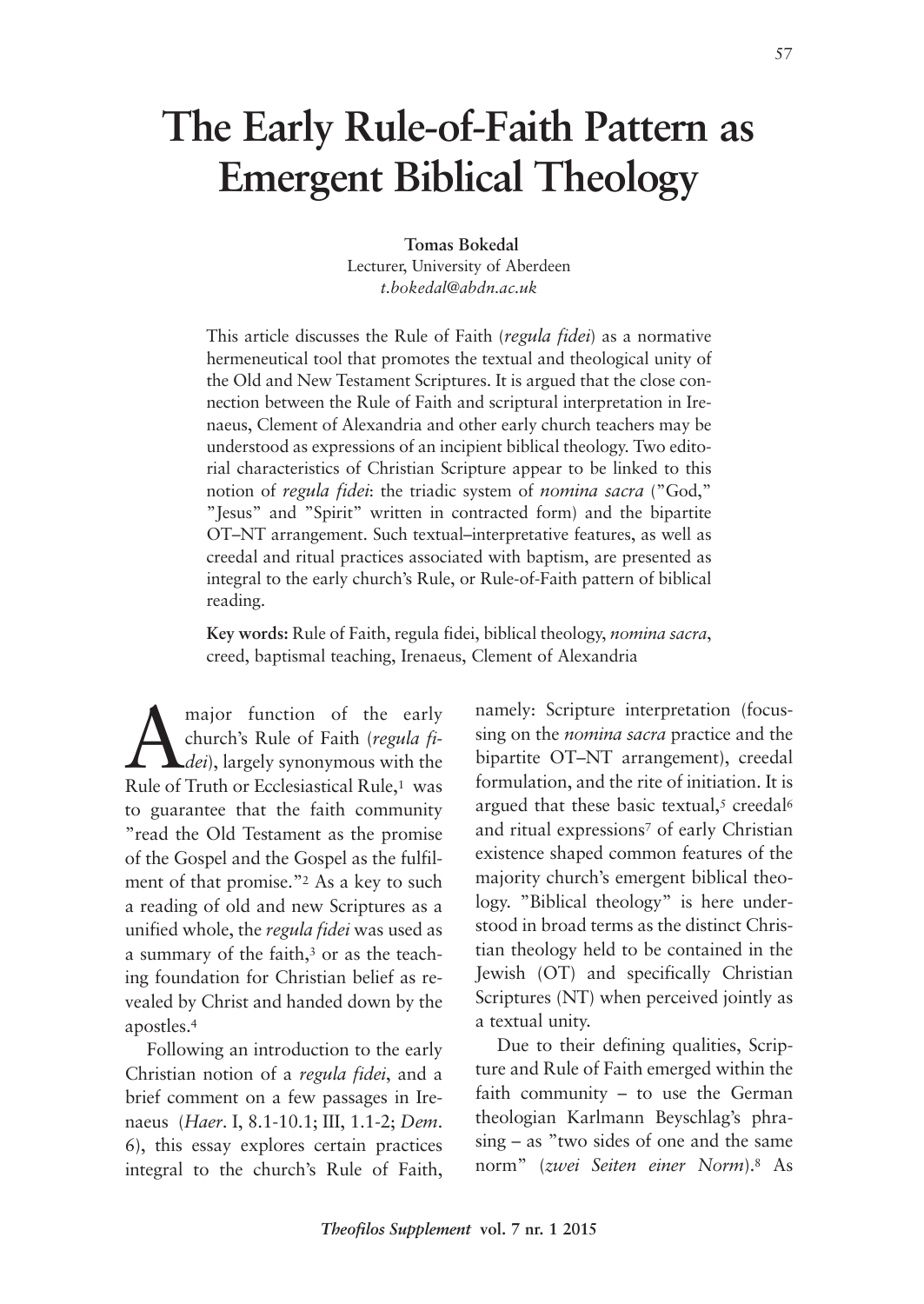such, the *regula fidei* could even be seen as a property of sacred Scripture, emphasizing the arrangement of the Old and New Testament texts into a whole, with special attention given to reading biblical passages in their intra-scriptural context (Clem. *Strom*. VI, 15.25.3; Iren. *Haer*. I, 8.1-10.1).9 Alternatively, when associated more with baptismal confession or apostolic tradition in the broader sense, the *regula* could be viewed as a scripturally defined or aligned Rule.10 Applied to various types of scriptural exegesis, this Rule of Faith, or Rule-of-Faith pattern of biblical reading, occurs around AD 200 in Irenaeus of Lyons,<sup>11</sup> Tertullian of Carthage and Clement of Alexandria, as well as in other early Christian writers.12

## **Introductory Remarks**

### *Regula fidei* **and the Mosaic of Scripture**

Christ himself is said to be the originator of the Rule in Tertullian (ca. AD 160- 220) and Clement of Alexandria (ca. AD 150-215/21).13 Clement describes the Ecclesiastical Rule in a frequently quoted passage as "the agreement and unity of the Law and the Prophets and the Testament delivered at the coming of the Lord."<sup>14</sup> As such,<sup>15</sup> it provides the key hermeneutical guideline for his Scripture principle and biblical theology.16 Clement's concern to relate the old Jewish and new Christian Scriptures to one another may here be concretely linked not only to the Ecclesiastical Rule, but also to the actual titles of the two major text corpora – "The Old" and "The New Testament" – introduced by Christian editors towards the end of the second century.17

A couple of decades earlier, in Irenaeus of Lyons (ca. AD 125-202), standard characteristics of his Scripture-linked Rule of Faith include adherence to apostolic origins,18 close association with defining monotheistic belief and other creedal material (*Haer*. I, 10.1), as well as with baptismal teaching and confession (*Haer*. I, 9.4).19

However, in a manner similar to Clement of Alexandria, the bishop of Lyons evinces a Rule that teaches the church to read the Scriptures as a literary unity with a particular sequential ordering and textual arrangement (*Haer*. I, 8.1-10.1).20 Irenaeus employs the classic hermeneutical rule of the parts relating to the textual whole, and *vice versa*, in one of his famous illustrations in *Against Heresies*. He likens the arrangement of the biblical material to a beautiful mosaic of a king – in contradistinction to an unappealing fox, where the textual bits and pieces of the artwork have been misplaced, as in the Gnostic Valentinian Scripture interpretation (*Haer*. I, 9.4).21

## **Scholarly Views on the** *regula fidei*

The *regula fidei* attained a multivalent function during the period we are looking at, and could be equated with Scripture, baptismal confession, or apostolic tradition more broadly.22 Thus, the tension posed between Scripture and unwritten Christian tradition in the Western churches since the Reformation and Counter-Reformation does not appear in the early Christian centuries, neither in the New Testament,23 during the New Testament period, nor subsequently.

In *1 Clement*, an epistle addressed to the Corinthian Christians towards the end of the first century, the author appeals to the church in Corinth to "conform to the renowned and holy rule of our tradition" (*1 Clem*. 7.2; *τῆς π αραδόσεως ἡμῶν κανόνα*). As the equally renowned second-century *regula fidei* tradition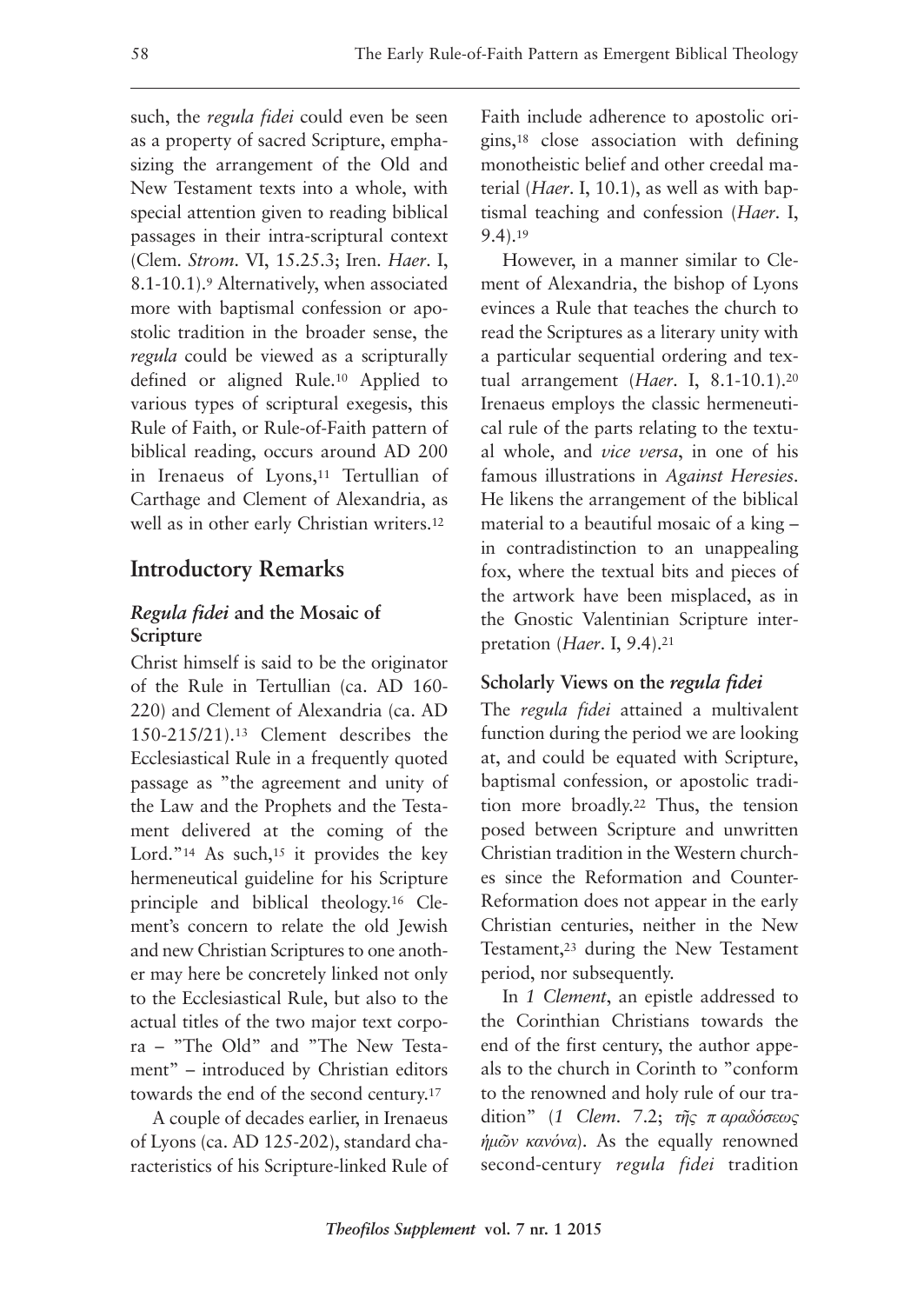became part of central Christian vocabulary as testified by Dionysius of Corinth (ca. AD 170), Irenaeus and Clement of Alexandria,24 we shall seek to understand their precise intent concerning this novel expression.25

Notable scholars of the late nineteenth and twentieth centuries attempted to provide answers concerning the *regula's* profile. Theodor Zahn held the *regula fidei* to be "identical with the baptismal confession."26 Adolf von Harnack, on the other hand, sought to broaden Zahn's understanding. He argued that the earliest *regula* should be defined in terms of the apostolic tradition rather than baptismal confession per se.27 Harnack's position opened up for clearer association between the Rule of Faith and the Scriptures.28 However, only with Johannes Kunze's monumental 1899 study *Glaubensregel, Heilige Schrift und Taufbekenntnis*<sup>29</sup> is the scholarly horizon helpfully broadened, and a clearly positive relationship between Christian Scripture and Rule of Faith posited.30

Key aspects of Kunze's approach have been discussed afresh by the Swedish theologian Bengt Hägglund.31 With his distinctive emphasis, Hägglund affirms the early Christian notion of Rule of Faith as referring ultimately to the revelatory events themselves, stemming from God and Christ and passed on by the apostles.32 In the first and second centuries, these events were held to be codified primarily in Scripture, apostolic tradition and baptismal confession. The rather abstract and flexible definition of the *regula fidei* that Hägglund suggests fits well with our main source texts discussing the early Rule of Faith.33 Concerning the *regula* in Irenaeus, Tertullian and Clement, Hägglund writes: "Baptismal confession (as a brief summary of the contents of revelation), sacred Scripture, apostolic tradition – all is comprised by the *regula fidei* or *regula veritatis*. Thus, this regula can be equated with one or the other property, however with neither of them being fully identical."34

Some more recent scholarship has continued to emphasize the close relationship between Scripture and *regula fidei*. Karl-Heinz Ohlig, when reflecting on the canon-formation process, holds the view that "the Rule of Faith is not an independent principle and norma normans beside Scripture," but the usage "of that which one already recognized through the appropriated Scriptures, as applied to what was still disputed."35 Paul Blowers, who understands the connection between *regula* and Scripture in yet stronger terms, writes: "For Irenaeus and Tertullian alike it is imperative to identify the Canon of Truth or Rule of Faith as Scripture's own intrinsic story-line."36

The focus of the present essay is the *regula fidei* as incipient biblical theology. I thus discuss the Rule of Faith (or Ruleof-Faith pattern of biblical reading) as a normative hermeneutical tool – implemented through Scripture, catechesis and baptism – that promotes the textual and theological unity of the corpus of Old and New Testament Scriptures.

## **Scripture and** *regula***:** *Haer***. I, 8.1-10.1, III, 1.1-2, and** *Epid***. 6**

To illustrate my primary assertion – that the *regula fidei*<sup>37</sup> is intimately linked to the (emerging) biblical theology of some major early church writers $38 - I$  shall appropriate the following representative formulation of the Rule of Faith (here referred to as "the faith") as phrased by Irenaeus in his First Book *Against Heresies:*

The church, though spread throughout the whole world, ... received (*π αραλαμβάνειν*) from the apostles and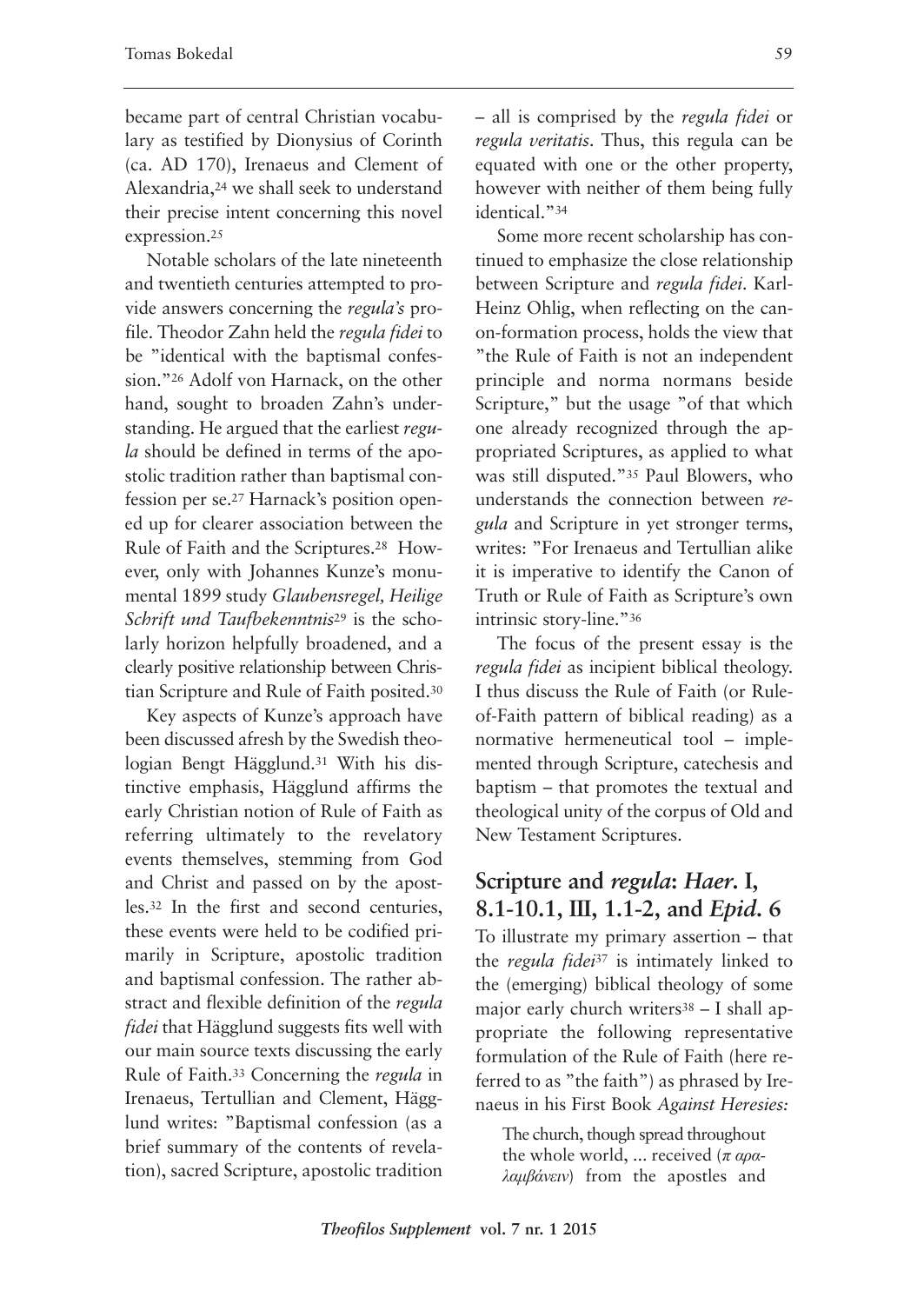their disciples the faith (*π ίστις*) in one GOD the FATHER Almighty, who made the heaven and the earth, the sea and all that is in them; and in one CHRIST JESUS, the SON of GOD, who became flesh for our salvation; and in the HOLY SPIRIT, who through the prophets proclaimed the economies (*οἰκονομία*), and the coming and birth from the Virgin, and the passion, and the resurrection from the dead, and the ascension of the beloved CHRIST JESUS our LORD in the flesh into the heavens, and his coming from the heavens in the glory of the FATHER to recapitulate all things and to raise up all flesh of the whole human race. (*Haer*. I, 10.1)39

As a summary statement of the faith and the baptismal teaching, the Rule is directly linked to Scripture and its exposition. First, our passage's immediate textual context in *Against Heresies* treats the Rule of Faith as part of a discussion on scriptural hermeneutics (*Haer*. I, 8.1- 10.1).

Secondly, the faith "received from the apostles and their disciples" (I, 10.1) could be taken to refer to the revelatory events themselves (Hägglund) or a summary statement of that faith which was transmitted orally and then in written form. We recall the bishop's description of the transmission of the oral and written gospel in the introduction to Book Three of *Against Heresies*: This gospel, he states, was "handed down to us in the Scriptures, so *that* that would be the foundation and pillar of our faith." (*Haer*. III, 1.1) In the following section, Irenaeus connects these apostolic texts (the four Gospels) directly with the Ruleof-Faith pattern in its binitarian form: "These [the Gospel writers] have all declared to us that there is one GOD, Creator of heaven and earth, announced by the Law and the Prophets; and one CHRIST, the SON of GOD." (*Haer*. III, 1.2) Thereby, he evinces the close connection between Rule of Faith (binitarian summary of the faith), Jewish Scripture (the Law and the Prophets), and New Testament text (the fourfold Gospel). The intimate connection between Scripture and *regula* in *Haer*. (I, 10.1; III, 1.2) and *Epid*. (6ff.) lends support as well to a narrative approach, along the lines suggested by Paul Blowers: "The Rule of Faith served the primitive Christian hope of articulating and authenticating a world-encompassing story or metanarrative of creation, incarnation, redemption and consummation."<sup>40</sup> Irenaeus' catechetical piece, *Demonstration of the Apostolic Preaching* (*Epid*. 1-100), renders such joint metanarrative employment of Scripture and Rule into one of our earliest "proto-orthodox" biblical-theological contributions, focusing on "the revelatory events themselves." (cf. *Haer*. II, 28.1; n. 52 below).

Thirdly, as indicated in these passages from Book I and III of *Against Heresies* (I, 10.1 and III, 1.2) and in *Demonstration of the Apostolic Preaching* (6), the Jewish Scriptures are repeatedly referred to as an integrated part of the *regula fidei* formularies (cf. 1 Cor. 15:3f.).41 Phrasings like "[proclaimed] through the prophets," (*Haer*. I, 10.1) "announced by the Law and the Prophets," (III, 1.2) and "shown forth by the prophets according to the design of their prophecy" (*Epid*. 6) also serve to connect the old Scriptures (OT) with key events in the new (NT).42 The bishop of Lyons closely affiliates the fourfold Gospel discussed in *Against Heresies* (III, 1.1 and 11.8) with the Rule "announced by the Law and the Prophets." (III, 1.2)43 And in *Demonstration of the Apostolic Preaching*, in Oskar Skarsaune's phrasing, Irenaeus devotes himself to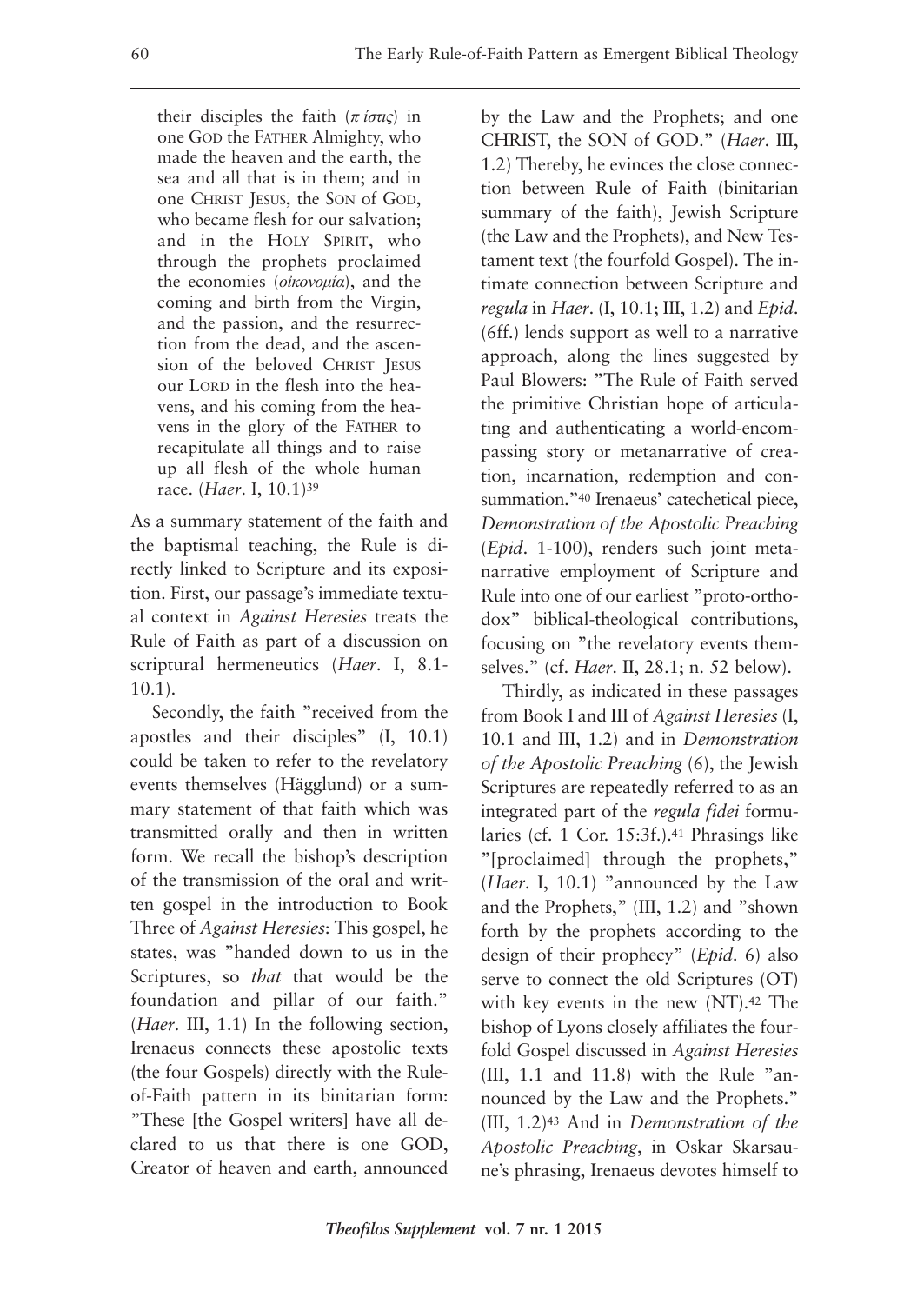an Old Testament proof of the main points in the Rule of Faith, mainly its Christological part. … The extensive summary of biblical history in chs. 11-42a clearly demonstrates the *catechetical* nature of Irenaeus' treatise … this biblical history is the very *content* of the apostolic preaching and the Rule of Faith … It is, so to speak, a fleshing out of the three articles of the "creed" comprised in short format in the Rule of Faith.44

Fourthly, the so-called *nomina sacra* word group, most likely marked off in Irenaeus' Scriptures (in small caps below),45 provides a common textual pattern for Christian Scripture and the Rule of Faith; that is, the special demarcation by abbreviation (contraction or suspension with a horizontal stroke drawn above the abbreviation) of the Greek words for GOD (*ΘΕΟΣ*; *ΘΣ*), LORD (*ΚΥΡΙΟΣ*; *ΚΣ*), JESUS (*ΙΗΣΟΥΣ*; *ΙΗ*, *ΙΗΣ*, *ΙΣ*), CHRIST (*ΧΡΙΣΤΟΣ*; *ΧΡ*, *ΧΡΣ*, *ΧΣ*), FATHER (*ΠΑΤΗΡ*; *ΠΗΡ*), SON (*ΥΙΟΣ*; *ΥΣ*) and SPIRIT (*ΠΝΕΥΜΑ*; *ΠΝΑ*). These, and few additional specially written Greek short forms,46 are found in contemporary OT manuscripts, e.g. P. Chester Beatty VI (second/ third century AD),<sup>47</sup> and NT manuscripts, such as  $P^{46}$  and  $P^{66}$  (both ca. AD 200).<sup>48</sup> We also know that Irenaeus himself (or his scribe) most likely made use of these "sacred names," or *nomina-sacra* demarcations, in his own works, in line with Christian writing practice of the day (see P.Oxy. 405).49

Both the *nomina sacra* convention and the *regula fidei* pattern place a limited number of theologically significant names and words centre stage: GOD, FATHER, LORD, JESUS and CHRIST (cf. 1 Cor. 8:6; John 20:28); GOD/FATHER, JESUS/SON/ CHRIST/LORD and SPIRIT (cf. Matt. 3:16-17; 28:19; 1 Cor. 12:4-6; *1 Clem*. 46.6); JESUS, CHRIST and SON of GOD (cf. Matt. 16:16; John 20:31). As we will see below, the resemblance between these (dyadic/ triadic) *nomina sacra* demarcations and the major names being part of the (dyadic/triadic) *regula fidei* formulary in *Against Heresies* I, 10.1 (one GOD the FATHER, one CHRIST JESUS; FATHER, SON and SPIRIT; the beloved CHRIST JESUS our LORD) is conspicuous.

In the following, I shall attempt to demonstrate the close link between certain features of Irenaeus' classic formulation of the Rule of Faith (*Against Heresies* I, 8.1-10.1 and elsewhere)<sup>50</sup> and an emergent biblical theology. I will discuss in brief: 1) the catechetical and ritual context of the *regula fidei*; 2) the creedal context of the *regula fidei*; and 3) the *regula's* textual–scriptural contextualization associated with the scribal nomina sacra demarcations.

## **Catechetical and Ritual Context: The Rule of Faith Received through Baptism**

The close link between Scripture and *regula* can be seen in Irenaeus' critique of the Gnostic Valentinian reading of individual Bible passages, which were taken out of their original literary framework (*Against Heresies* I, 9.4). The bishop of Lyons complains, describing their exegetical method in rather derogatory terms:

After having entirely fabricated their own system, they [the Valentinians] gather together sayings and names from scattered places and transfer them, as we have already said, from their natural meaning to an unnatural one. They act like those who would propose themes which they chance upon and then try to put them to verse from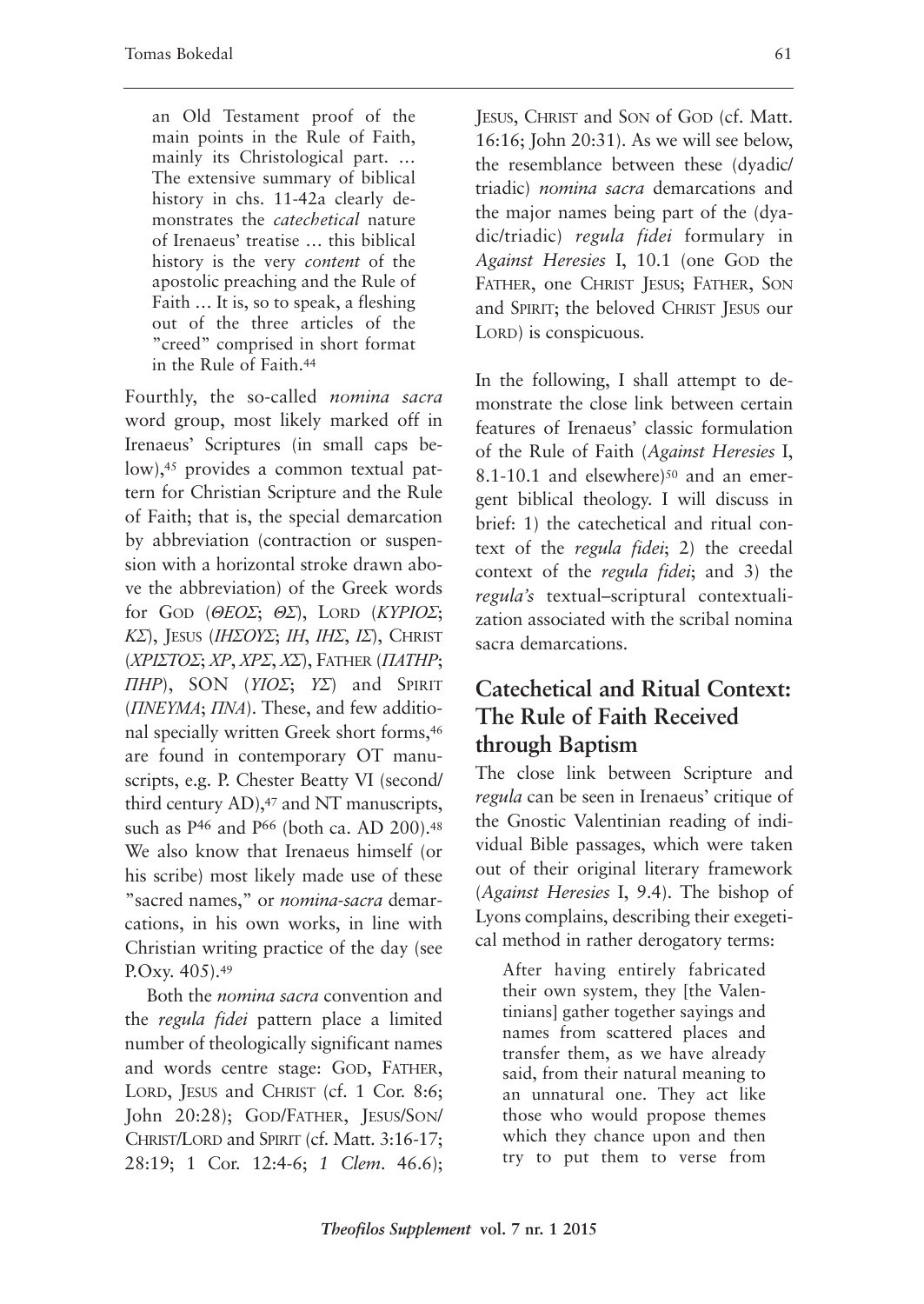Homeric poems, so that the inexperienced think that Homer composed the poems with that theme, which in reality are of recent composition. … In the same way, anyone who keeps unswervingly in himself the Rule of Truth received through baptism will recognize the names and sayings and parables from the Scriptures, but this blasphemous theme of theirs he will not recognize. For even if he recognizes the jewels, he will not accept the fox for the image of the king. He will restore each one of the passages to its proper order and, having fit it into the body of the Truth, he will lay bare their fabrication and show that it is without support. (*Haer.* I, 9.4)51

Irenaeus' way of countering Valentinian text interpretation, as he presents it here, is by appeal to the Rule of Truth (*regula veritatis*). A correct reading of the Scriptures, he insists, must be pursued according to the *regula veritatis* pattern: "Anyone who keeps unswervingly (*ἀκλινής*) in himself the Rule of Truth received through baptism (*διὰ τοῦ βαπ τίσματος*) will recognize the names and sayings and parables from the Scriptures." (*Haer*. I, 9.4; cf. *Epid*. 3) Baptism, Rule of Truth and Bible reading are here closely linked. True appropriation of Scripture – including an understanding of its names, sayings and parables – takes place in those who adhere to the Rule of Truth. Such is in contradistinction to Gnostic Valentinians and others who have abandoned the Christian *regula* – or "Truth itself" (*Haer*. II,  $28.1$ )<sup>52</sup> – and the pattern of scriptural reading closely associated with it.

However, what, more precisely, should we presume the baptizand to have received "through baptism?" The Rule of Truth, to be sure. But what would that have entailed in the Irenaean church setting?

We shall consider a couple of things that may have crossed Irenaeus' mind. First, the claim that the Rule is "received through baptism" most certainly refers to the whole process of baptismal teaching.53 This includes catechetical instruction to literate as well as illiterate catechumens (*Haer*. III, 4.1-2), and externally transmitted (i.e. teaching) as well as internally appropriated dimensions (i.e. reception) of the *regula*. Irenaeus appears to be summarizing the faith received at baptism (*Epid*. 7; *Haer*. I, 21.1). He does that by using dyadic/binitarian or triadic/Trinitarian short forms for the received faith, linked with scriptural exposition (cf. *Haer*. III, 1.2; *Epid*. 1-100, esp. 1, 3, 7, 98-100). J. N. D. Kelly emphasizes, "the catechetical preparation was dominated by those features of the impending sacrament which constituted its essence, the threefold interrogation with the threefold assent, and the threefold immersion."54

Secondly, the bishop of Lyons can still maintain a dual emphasis, on the binitarian/Trinitarian faith in which the catechumens have been instructed (cf., e.g., *Haer*. I, 10.1; III, 4.1-2; 11.1; 16.6; IV, 33.7), and on the formal reception of that faith through immersion in the name of the Triune God (*Haer*. I, 9.4; *Epid*. 3 and 7; cf. Just. *1 Apol*. 61). In this connection, Alistair Stewart has recently argued that a christological profession of faith may have been recited just before the actual baptism, whereas the binitarian or Trinitarian Rule may have been part of the prebaptismal instruction.55 In line with such christological formulary, we notice the wording of what is probably the earliest profession of faith linked to baptism that we know of, namely the Western text of Acts 8.

At the baptism scene in Acts 8:36-37, as the Ethiopian eunuch is baptized, the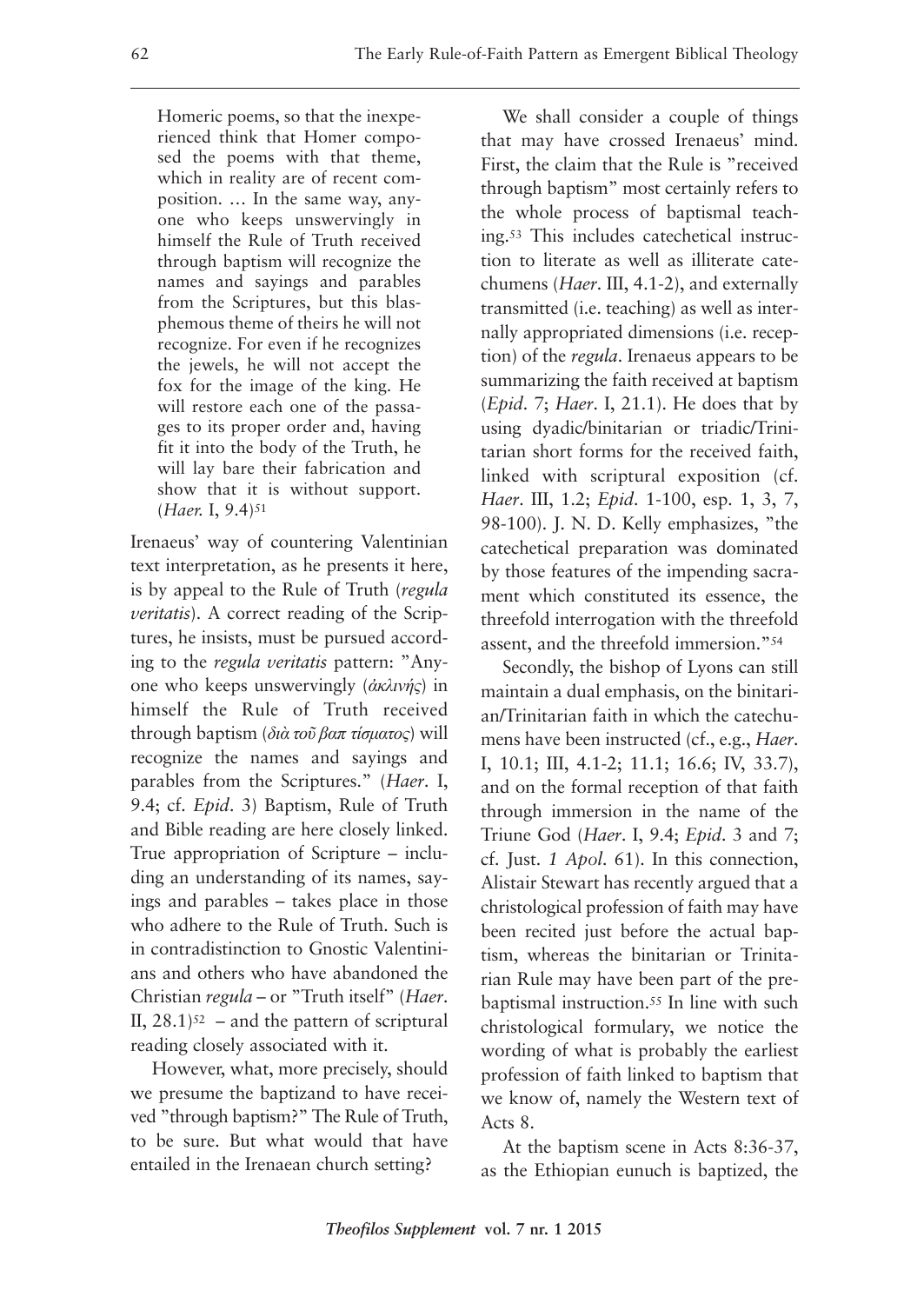following dialogue is presented: "What is to prevent my being baptized?" (8:36). "And Philip said, 'If you believe with all your heart, you may.' And he replied, 'I believe that JESUS CHRIST is the SON of GOD."" (8:37, inserted)<sup>56</sup> In fact, Christconfession, in one form or another, appears to have been associated with baptism from the beginning (cf. Heb. 4:14; 1 John 4:15; 5:5; Mark 3:11; 5:7).57

If we assume that Stewart is right about a christological profession immediately prior to baptism, Irenaeus may have chosen to combine various confessional formularies in *Against Heresies* I, 10.1: pre-baptismal dyadic and triadic, and the older christological, confession.

On a general note, different formulas seem to have been used for the catechetical preparation (pre-baptismal teaching), and for liturgical profession of faith and the threefold interrogation at baptism.58

#### **First- to Fourth-Century Baptismal Accounts**

Now, more light may be shed on Irenaeus' talk of the Rule being "received," as we study later baptismal accounts, such as Egeria's *Diary of a Pilgrimage* (46).59 Egeria describes her impressions of catechesis and baptism from the Jerusalem church in the years AD 381-84.60 Egeria's notes from her Jerusalem visit may be instructive when discerning what Irenaeus meant by the Rule being "received through baptism:"

It is the custom here [in Jerusalem], throughout the forty days on which there is fasting, for those who are preparing for baptism to be exorcised by the clergy early in the morning, … Beginning with Genesis he [the bishop] goes through the whole of Scripture during these forty days, expounding first its literal meaning and then explaining the

spiritual meaning. In the course of these days everything is taught not only about the Resurrection but concerning the body of faith. This is called catechetics.

When five weeks of instruction have been completed, they then receive the Creed. He explains the meaning of each of the phrases of the Creed in the same way he explained Holy Scripture, expounding first the literal and then the spiritual sense. In this fashion the Creed is taught. … Now when seven weeks have gone by and there remains only Holy Week ... each one recites the Creed back to the bishop. (*Itinerarium Egeriae* 46)61

The intimate connection that we meet – e.g. in Irenaeus' *Demonstration of the Apostolic Preaching* – between Scripture and regula/creedal material also encounters the reader of Egeria's rendering.62 According to her diary notes, Scripture is read within a creedal and ritual framing. Just as in Irenaeus (*Haer*. I, 9.4), the Creed (or creedal sequences of the *regula*) is "received" during the course of prebaptismal instruction (the so-called *traditio symboli*). In Holy Week each of the catechumens are then expected to "[recite] the Creed back to the bishop" (the socalled *redditio symboli*).63

A difference between baptismal teaching in the fourth as compared to the late second century is that the fixed Creed and the *redditio* symboli had not yet seen the day at the time of Irenaeus and Tertullian. Yet, as the highpoint of the Catechumenate, baptism in the Triune name seems to unite several authors/writings, even at the early period we are concentrating on here: Matthew (28:19), *Didache* (7.1), Justin (*1 Apol*. 61), Irenaeus (*Epid*. 7), Clement of Alexandria (*Strom*. II, 11.2; V, 73.2; *Paed*. I, 42.1) and Tertullian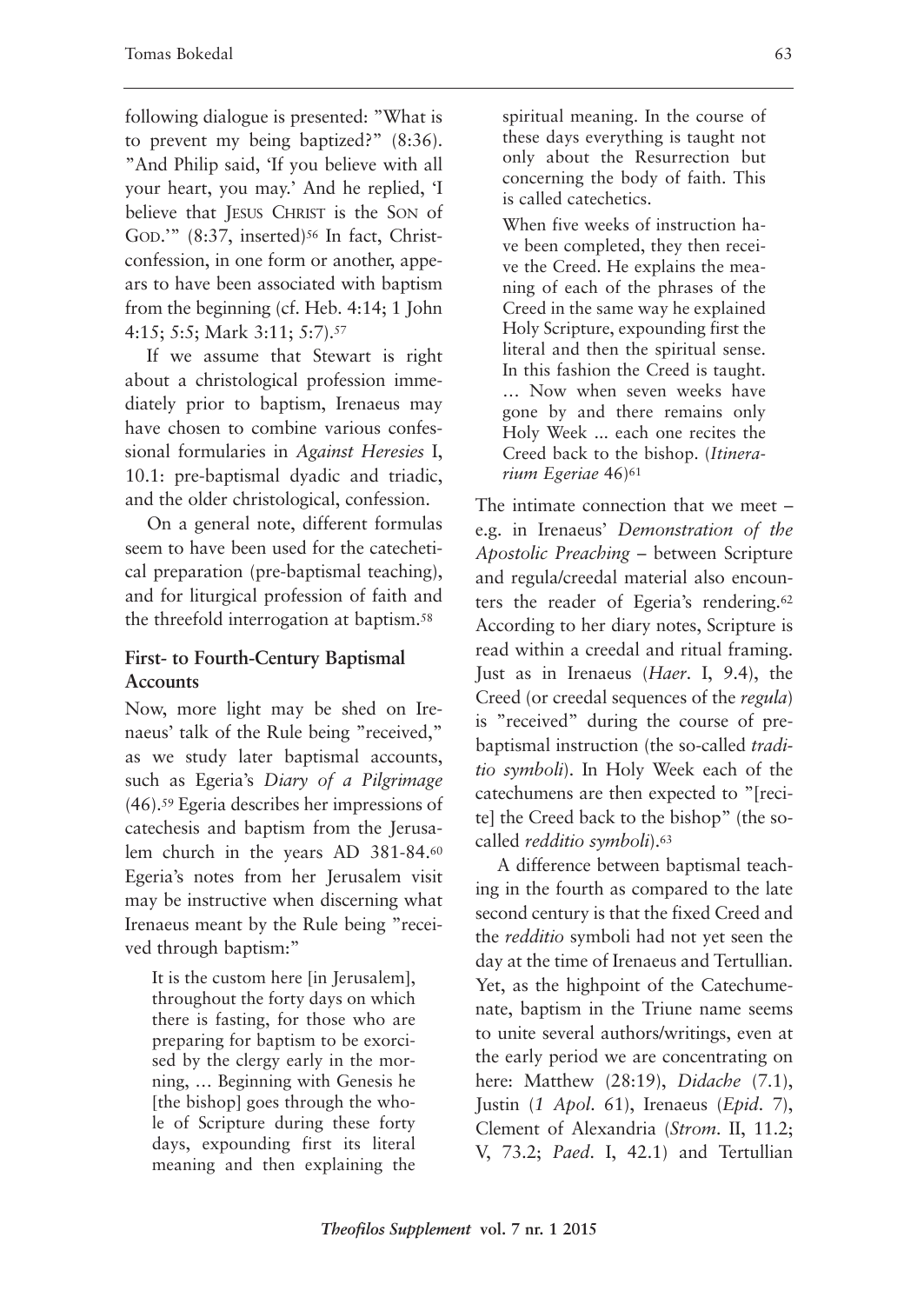(*Bapt*. 6.1; *Prax*. 26).64 In Irenaeus' catechetical treatise we thus read:

Now, this is what faith does for us, … it admonishes us to remember that we have received baptism for remission of sins in the name of GOD the FATHER, and in the name of JESUS CHRIST, the SON of GOD, who became incarnate and died and was raised, and in the Holy SPIRIT of GOD; and that this baptism is the seal of eternal life and is rebirth unto GOD. (*Epid.* 3)<sup>65</sup>

Forceful additional testimony to an emerging Christian Trinitarianism and the benefits of the new birth is found in *1 Clement* (ca. AD 96),<sup>66</sup> referring to "one GOD and one CHRIST and one SPIRIT of grace that was poured out upon us" (*1 Clem*. 46.6; cf. 58.2).

From the above considerations of firstto fourth-century writings, we note the following overall implication for biblical theology: Scripture is read, taught, interpreted, and edited (bipartite OT–NT structure; use of the dyadic/triadic system of *nomina sacra*) within a christological and binitarian/Trinitarian *regula fidei* framework, closely tied to baptism in the Triune name (cf. *Epid*. 1-100).68

## **Creedal Context: Rule of Faith and Christological Monotheism**

*Regula fidei's* broad appeal to core textual,<sup>69</sup> ritual<sup>70</sup> and interpretative elements<sup>71</sup> of Christian faith placed this condensed theology of the early church on the same level of earnestness as that attained by the Jewish confession expressed in *The Shema* (Deut. 6:4-9). In the Roman context, this confession had immediate political and religious implications embodied in the Jewish exemption from imperial cultic worship.

With regard to phrasing, bishop Ire-

naeus demonstrates a striking parallel between the Jewish *Shema* and his own formulation of the Rule of Faith in *Against Heresies* III, 1.2 and elsewhere.72 Having told his readers how the gospel had first been preached orally, but later "by GOD'S will," had been "handed down [*tradiderunt*] to us in the Scriptures," (*Haer.* III, 1.1)73 he goes on to account for the authorship of the texts of the four Evangelists. Following on this brief report, Irenaeus makes an interesting claim pertaining to the Rule of Truth (*regula veritatis*): "These [the four Gospel writers] have all declared to us that there is one GOD, Creator of heaven and earth, announced by the Law and the Prophets; and one CHRIST, the SON of GOD" (*Haer*. III, 1.2; also quoted above).

We see here a second-century phrasing of Christian monotheistic faith that in various forms had first been formulated in the previous century, during the apostolic period. This had amounted to a "reconfiguring of Jewish monotheistic practice and thought" to accommodate Jesus with God as rightful recipient of devotion.74 The characteristic binitarian structuring of early Christian faith, as found already in Paul (1 Cor. 8:5-6; cf. 1 Tim. 2:5 and Phil. 2:9-11) and John (John 1:1), was thus shaped in a profound way by Early Jewish monotheism.75 As the New Testament scholar Larry W. Hurtado underlines, "What became 'Christianity' began as a movement within the Jewish religious tradition of the Roman period, and the chief characteristic of Jewish religion in this period was its defiantly monotheistic stance."76

Emphasis on monotheistic belief – found as a standard component of the *regula fidei* in the late second century – was an essential part of the Christian movement from the beginning. Not unsurpris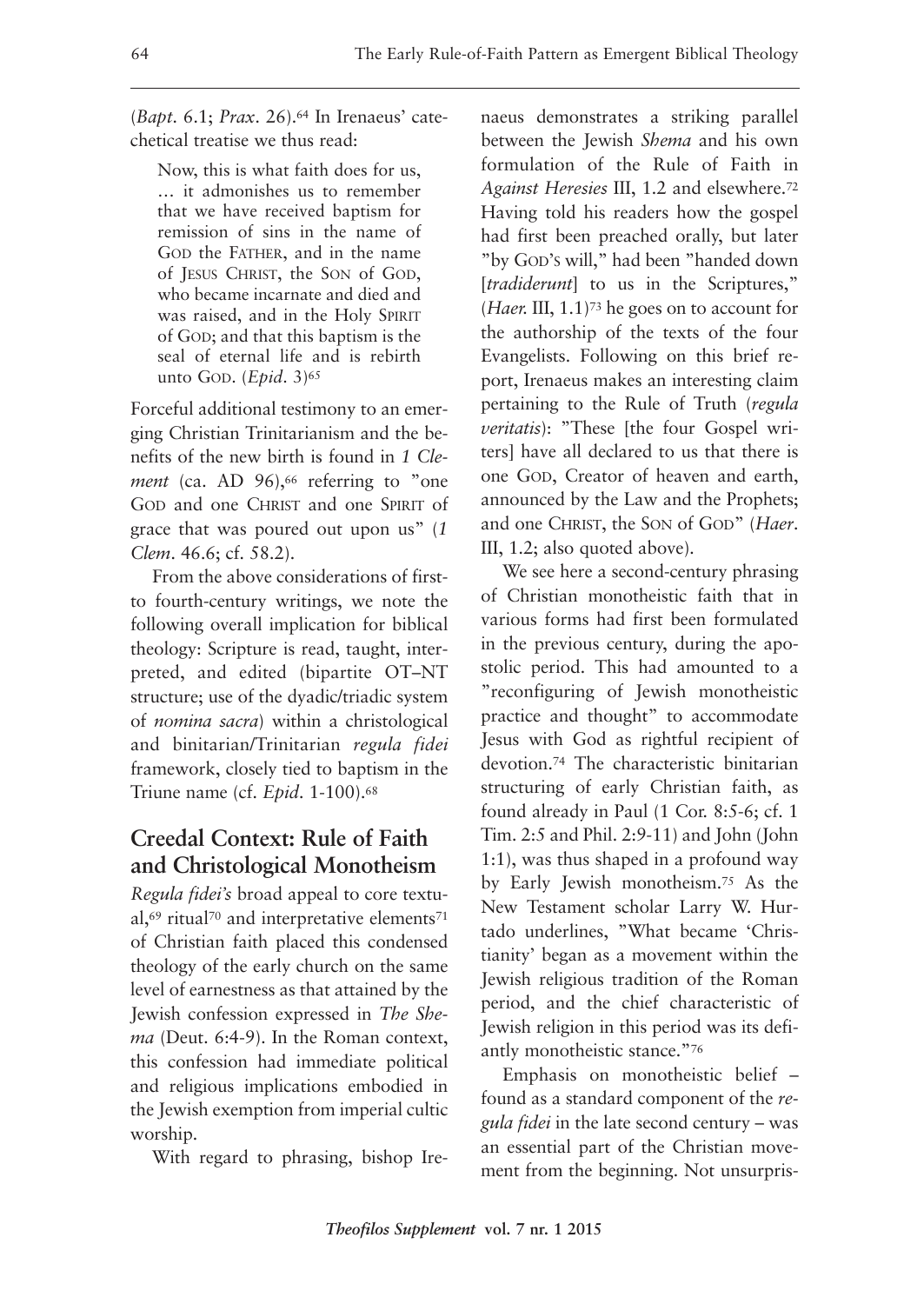ingly, only in the New Testament we find the theme of God's oneness addressed some 49 times.77 Paul and the Gospel writers assume the Jewish confession of God as one. For our purposes, it is particularly worth noticing that the confession of the God of Israel as the only God becomes a defining boundary marker; this is indicated by the early Jewish adoption of *The Shema* as a daily prayer (perhaps alluded to already in the NT; cf. Matt. 22:37; Mark 12:29-30, 32; Luke 10:27; John 10:30; Rom 3:28-30; 1 Cor. 8:6; Gal. 3:20; 1 Tim. 2:5; Jas. 2:19).78 Several Early Jewish authors testify to the central place attained by monotheistic belief and confession (*Let. Aris*. 131-32; *Jub*. 12:19- 20; Jos., *AJ* 4:201).79

Also in Christian circles, the oneness and uniqueness of God is emphasized from the New Testament period onwards. As pointed out by the late Jaroslav Pelikan, in a discussion on "Creeds in Scripture,"

[I]n response to a challenge, Jesus recites the primal creed of *The Shema*: "Hear, O Israel: the Lord our God, the Lord is one." In response to another challenge, the apostle Paul also recites *The Shema*, in order then to be able to say that for him and his fellow believers (employing a formula that does sound as though it might itself have come from an earlier Christian creed or hymn), "there is one God, the Father, from whom are all things and for whom we exist, and one Lord, Jesus Christ, through whom are all things and through whom we exist." The profession of faith of the first ecumenical council of the church, convoked at Nicaea in 325 likewise in response to a challenge, opens not with a passage from the Gospels or from any other portion of the New Testament but with a Christian version of the same primal creed of Israel, which preceded the New Testament: "We believe in one God." And it does so as the foundation for everything that it then goes on to say about the Son of God as "consubstantial with the Father." [*homoousios toi patri*]80

*The Shema* is here presented as a key element of Jewish (Jesus) and Christian faith (Paul and subsequent Christians), which, in its own particular way, unifies the Jewish and Christian Scriptures. Pelikan further notes that *The Shema* actually "dictates the language" for the opening lines of a broad spectrum of confessions, Orthodox, Catholic and Protestant.81

The *regula fidei* pattern in *Haer.* I, 10.1 that we have been considering above, complies with the creedal matrix laid out by Pelikan. The inclusion of "one" (*εἷς*) as part of the first and second articles ("in *one* GOD the FATHER" and "in *one* CHRIST JESUS . . . our LORD," *Haer*. I, 10.1), but not of the third ("in the Holy SPIRIT"), highlights the similarities between Irenaeus' second-century *regula* and later Eastern creeds, such as the fourth-century Niceno-Constantinopolitan Creed.82 On this feature Tyrannius Rufinus (ca. AD 345-410) maintains that almost without exception the Eastern churches give the creed in this form, stressing the *oneness* of God the Father and of the Lord Jesus Christ (*A Commentary on the Apostles' Creed* 4). Rufinus here gives credit to the Pauline influence (1 Cor. 8:6):83 "They confess, you see, ONE GOD and ONE LORD, in deference to the Apostle Paul."84

With its stark christological monotheistic emphasis, the *regula fidei* contributes to biblical theology by unifying the monotheistic *a priori* in the Old as well as the New Testament, placing confession in the *one* God and the *one* Christ at the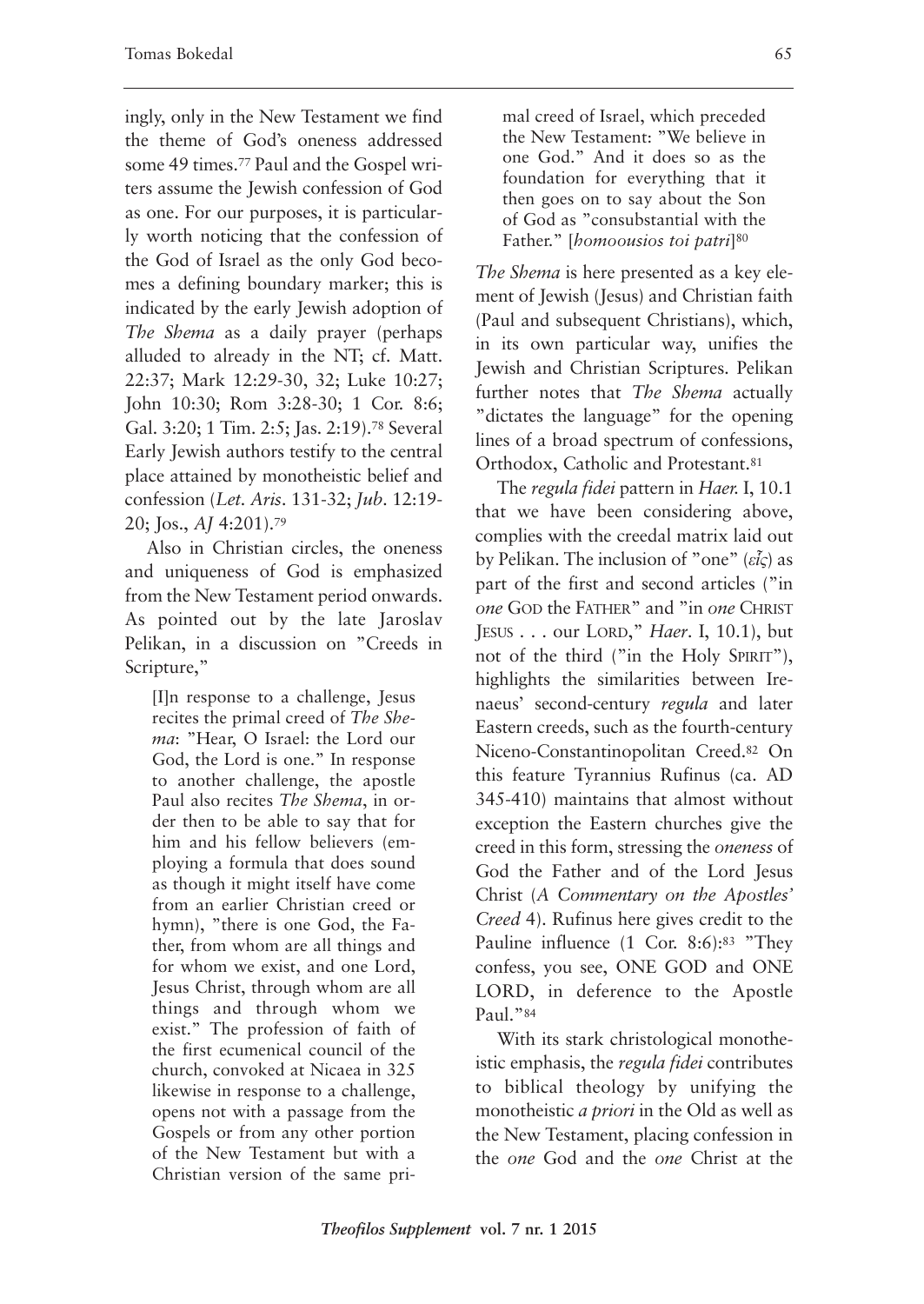heart of scriptural reading and application (cf. Deut. 6:4; Isa. 44:6, 45:22-23, 48:12, 1 Cor. 8:6; Phil. 2:5-11, 1 Tim. 2:5, Rev. 1:8. 17, 2:8, 21:6, 22:13).85 Christological monotheism is at the heart also of our third practice (in addition to creedal formulation and the rite of initiation) integral to the church's Rule of Faith, namely the employment of *nomina sacra* as a scriptural supra-text.

# **Textual–Scriptural Context: Rule of Faith and** *nomina sacra*

The scribal system of *nomina sacra*, introduced above, consists of some four to fifteen specially abbreviated words in Christian Bible manuscripts86 supplied with a horizontal overbar (GOD, *ΘΣ*; LORD, *ΚΣ*; JESUS, *ΙΗ*, *ΙΗΣ*, *ΙΣ*; CHRIST, *ΧΡ*, *ΧΡΣ*, *ΧΣ*; SPIRIT, *ΠΝΑ*; CROSS, *ΣΤΡΣ*; FATHER, *ΠΗΡ*; SON, *ΥΣ*; MAN/HUMAN BEING, *ΑΝΟΣ*; JERUSALEM, *ΙΛΗΜ*; ISRAEL, *ΙΗΛ*; HEAVEN, *ΟΥΝΟΣ*; MOTHER, *ΜΗΡ*; DAVID, *ΔΑΔ*; SAVIOUR, *ΣHΡ*).87

The fourth-century Codex Vaticanus usually only makes use of the first four of these (GOD, LORD, JESUS, CHRIST),<sup>88</sup> whereas in Codex Sinaiticus, the five first normally are rendered in their *nomina-sacra* forms (GOD, LORD, JESUS, CHRIST, SPI-RIT).89 However, Codex Sinaiticus (fourth century) and also Codex Alexandrinus (fifth century) make use of the whole system of Greek *nomina sacra* (ca. fifteen words), which causes some scholars to interpret the scribal phenomenon in terms of an "embryonic creed" engrafted into the text.90

Already in the second and third centuries, these (originally) Greek short forms were present in basically all Christian Bible manuscripts. Their frequent occurrence on a typical Old or New Testament page makes the text not only specifically Christian, but their presence – as a form of supra-textual markers – also helps weaving the Old and New Testament texts into a coherent whole. Furthermore, these four to fifteen words indicate a textual centre: 1) by consistently highlighting a strictly delimited number of names and words (the scribes of Codex Sinaiticus marked off the five standard *nomina sacra*, GOD, LORD, JESUS, CHRIST and SPI-RIT in nearly every case); 2) by highlighting the connection between the variously rendered Tetragrammaton (the divine Name) and the *nomina sacra* (cf. esp. the binitarian *nomina sacra* configuration in 1 Cor. 8:6: GOD, FATHER, LORD, JESUS, CHRIST); $91$  and 3) key terms from the *nomina sacra* word-group (here in small caps)<sup>92</sup> are commonly constituting the main building blocks of the *regula fidei* formularies, demarcating the three articles of faith, for example in *Demonstration of the Apostolic Preaching* (6):

And this is the drawing-up of our faith, the foundation of the building, and the consolidation of a way of life. GOD, the FATHER, uncreated, beyond grasp, invisible, one GOD the maker of all; this is **the first** and foremost **article of our faith**. But **the second article** is the Word of GOD, the SON of GOD, CHRIST JESUS our LORD, who was shown forth by the prophets … and through Him were made all things whatsoever. He also, *in the end of times*, for the recapitulation of all things, is become a MAN among MEN, visible and tangible, in order to abolish death and bring to light life, and bring about the communion of GOD and MAN. And **the third article** is the Holy SPIRIT, through whom the prophets prophesied and the patriarchs were taught about GOD and the just were led in the path of justice, and who *in the end of times* has been poured forth in a new manner upon huma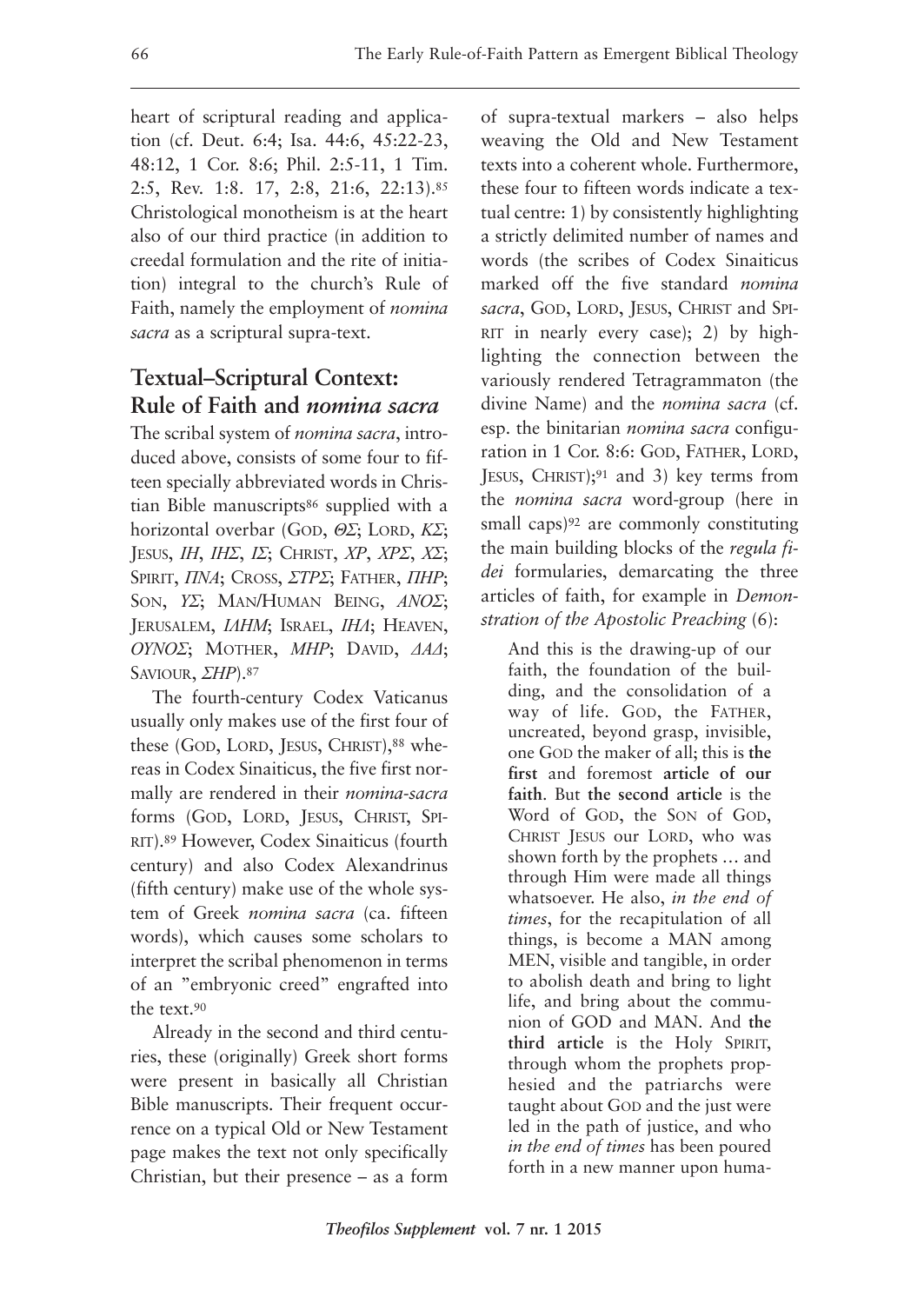nity over all the earth renewing MAN to GOD. (Iren. *Epid.* 6)<sup>93</sup>

We note the individual *nomina sacra* that may be associated with the three articles of faith mentioned by Irenaeus: the first article (GOD, FATHER), the second article (GOD, SON, CHRIST, JESUS, LORD, MAN), and the third article (SPIRIT, MAN).

We are now in a position to make the present essay's discussion of the *regula fidei* somewhat more concrete. As our focus is the *regula* as emergent biblical theology, we approach the Rule of Faith (or Rule-of-Faith pattern of biblical reading) as a normative hermeneutical tool that promotes the textual OT–NT dynamics and the theological unity of Christian Scripture. In terms of function, this Rule may to some degree even be equated with the two discussed editorial devices: the creedal pattern expressed through the *nomina sacra* in their intra-scriptural context, and the particular arrangement of the Scriptures provided by the titles "Old" and "New Testament." The creedal and hermeneutical concern of the *regula fidei* is expressed also through these two parallel editorial aids to Scripture reading. In this sense, the twofold title and the *nomina sacra* – being inscribed into the biblical manuscript tradition from the second century onwards – make the Rule-of-Faith pattern visible on the Old and New Testament page.

#### *Nomina sacra* **and Biblical Interpretation**

The four earliest *nomina sacra* introduced into Christian Bible manuscripts were the Greek abbreviations for "God" (*ΘΣ*), "Lord" (*ΚΣ*), "Jesus" (*ΙΗ, ΙΗΣ, ΙΣ*) and "Christ" (*ΧΡ, ΧΡΣ, ΧΣ*). The special demarcation of these within the New Testament context is particularly conspicuous in passages such as 1 Cor. 8:6, which highlights the *nomina sacra* short forms, while keeping the plural forms "gods" and "lords" written in full (8:5). Most of the ca. 50 Greek manuscripts containing 1 Cor. 8:4-6 mentioned by Reuben Swanson in his *New Testament Greek Manuscripts* make this distinction between the singular (marked off as *nomina sacra*) and plural forms (written in full).<sup>94</sup> To the same effect, in Codices Vaticanus and Sinaiticus, the use of "god" in the plural, *ΘΕΟΙ* (written in full), is found eight times in the New Testament (Joh. 10:34, 35; 1 Cor. 8:5 (twice), Gal. 4:8, Acts 7:40, 14:11 and 19:26).95 In all eight cases the meaning is non-sacral. All other New Testament occurrences of the sacral word "God" are rendered in their contracted forms (*ΘΣ*).96

Forceful *nomina sacra* constellations involved in Scripture exposition concern JESUS and his CROSS. In our earliest NT manuscripts, these words are written in their *nomina sacra* forms ca. 100 and 95 per cent, respectively.97 Our earliest example, however, comes from the *Epistle of Barnabas* and concerns a discussion of an OT manuscript – containing a *nomen sacrum* abbreviation for "Jesus" and the letter T, symbolizing the cross. The passage in *Barn*. 9 consists of a play with numbers, where the symbolic meaning of Abraham's 318 (written with the Greek letters *ΤΙΗ*) servants in Genesis 14:14 is pondered:

The number eighteen [in Greek] consists of an Iota [*Ι*], 10, and an Eta [*Η*], 8. There you have Jesus. And because the cross was about to have grace in the letter Tau [*T*], he next gives the three hundred, Tau. And so he shows the name Jesus by the first two letters, and the cross by the other. For the one who has placed the implanted gift of his covenant in us knew these things.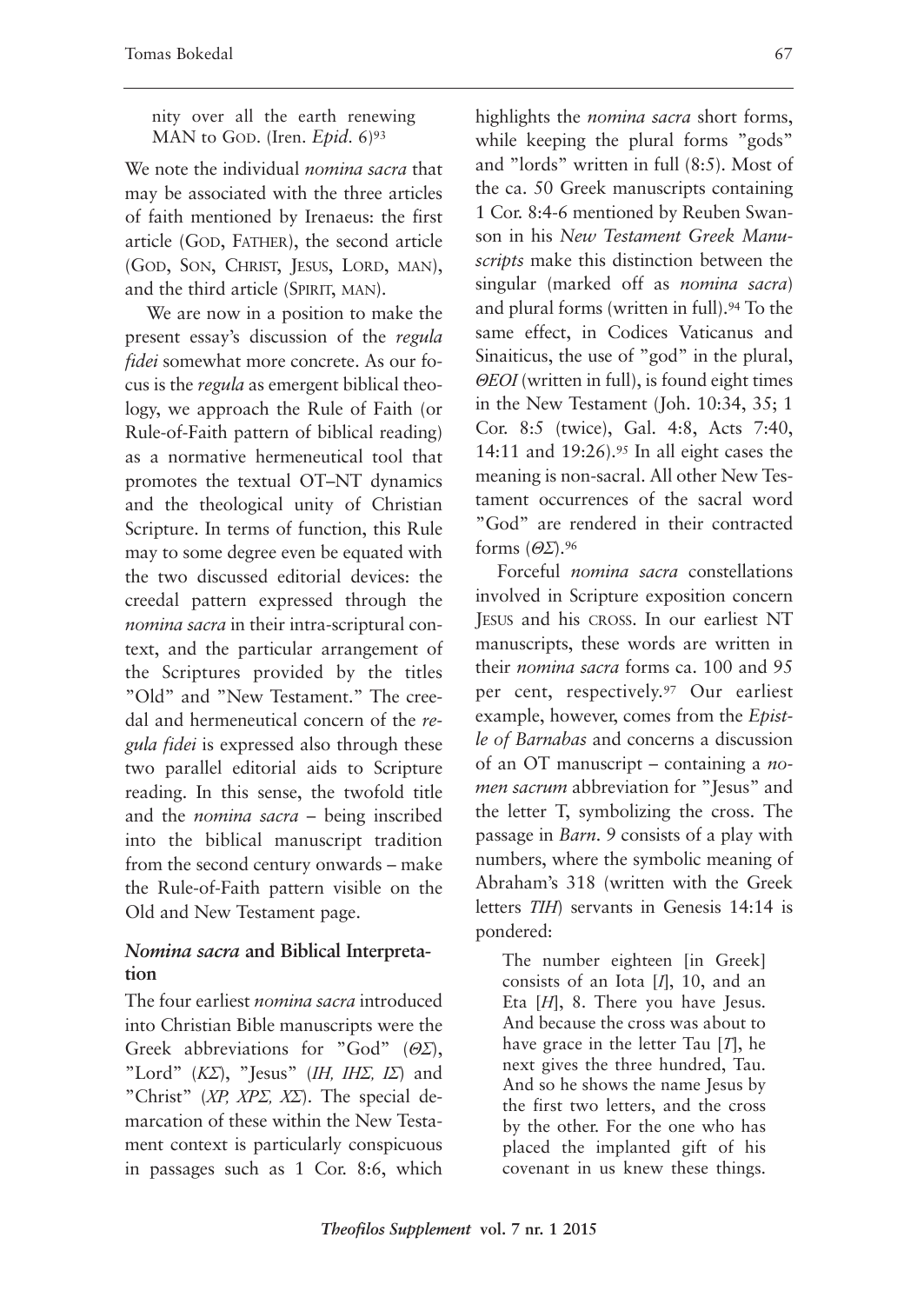No one has learned a more reliable lesson from me. But I know that you are worthy. (*Barn*. 9:8f.)98

The central place of Christ and his cross is found not only in the *Epistle of Barnabas*, or in Paul (1 Cor. 1:17; Gal. 6:14), but also in other early Christian writers, like Ignatius of Antioch. The latter makes some interesting comments on this theme when discussing Christ in the Scriptures: "For me, JESUS CHRIST is the ancient records [the Jewish Scriptures]; the sacred ancient records are his CROSS and death, and his resurrection, and the faith that comes through him."99

Similarly in Irenaeus, a hermeneutically revealing passage is found in *Against Heresies*:

For if anyone reads the Scriptures with attention, he will find in them an account of CHRIST … for CHRIST is the treasure which was hid in the field … And, for this reason, indeed, when at this present time the law is read to the Jews, it is like a fable; for they do not possess the explanation of all things pertaining to the advent of the SON of GOD, which took place in human nature; but when it is read by the Christians, it is a treasure, hid indeed in a field, but brought to light by the CROSS of CHRIST … . (*Haer*. IV, 26.1)100

As the scribal system of *nomina sacra* soon included additional words beyond the initial four (GOD, LORD, JESUS, CHRIST), such as CROSS, SPIRIT, FATHER and SON, the appearance of the biblical text was affected. A passage like Matthew 28:19, which seems to have influenced baptismal and creedal formularies,101 thus attained more prominence also in terms of its *nomina sacra* demarcations. Editorial variations of this Matthean passage can be seen, from no words marked off as *nomina sacra* in Codex Vaticanus, to one in

Bezae (SPIRIT), two in Sinaiticus and Washingtonianus (FATHER and SPIRIT), and three in Alexandrinus and the Majority Text: "in the name of the FATHER and of the SON and of the Holy SPIRIT" (Matt. 28:19). For comparison, we may consider also the scene of Jesus' baptism in Matt. 3:16-17. Words highlighted as *nomina sacra* in this passage are: JESUS, SPIRIT and GOD in Codex Vaticanus and Codex Washingtonianus (fourth/fifth century), and JESUS, SPIRIT, GOD, HEAVEN, and SON in Codex Sinaiticus.

From the above discussion of the scribal *nomina sacra* convention, the following themes may be considered when commenting and elaborating on the early faith community's biblical theology:

- 1) The centrality of Jesus' name and the cross of Christ: The theme of JESUS CHRIST and the CROSS appear in several key texts from the first to early third century AD (cf. 1 Cor. 1:17f., Gal. 3:1, *Barn*. 9, 11-12, Ign. *Phld*. 8.2, Just. *1 Apol.* 55, Iren. *Haer*. IV, 26.1, Tert. *Marc*. III, 22). "Cross" and "crucify" are highlighted as *nomina sacra* in second-/third-century NT papyri  $P^{45}$ , P<sup>46</sup>, P<sup>66</sup> and P<sup>75</sup>. We note that reference to Jesus being nailed to the cross (*cruci fixum*) is part of Tertullian's account of the *regula fidei* in *Praescr*. 13. Particular attention is also given to the name of Jesus – arguably the "most important *nomen sacrum* of all"102 – e.g. in *Barn*. 9.8f., and in several NT passages (John 20:31; Acts 2:38, 3:6, 4:12; Rom. 10:13; Phil. 2:9).
- 2) The early binitarian structure (christological monotheism): The common binitarian pattern "one GOD, the FATHER… and one CHRIST JESUS… our LORD", found, e.g., in *Haer.* I, 10.1,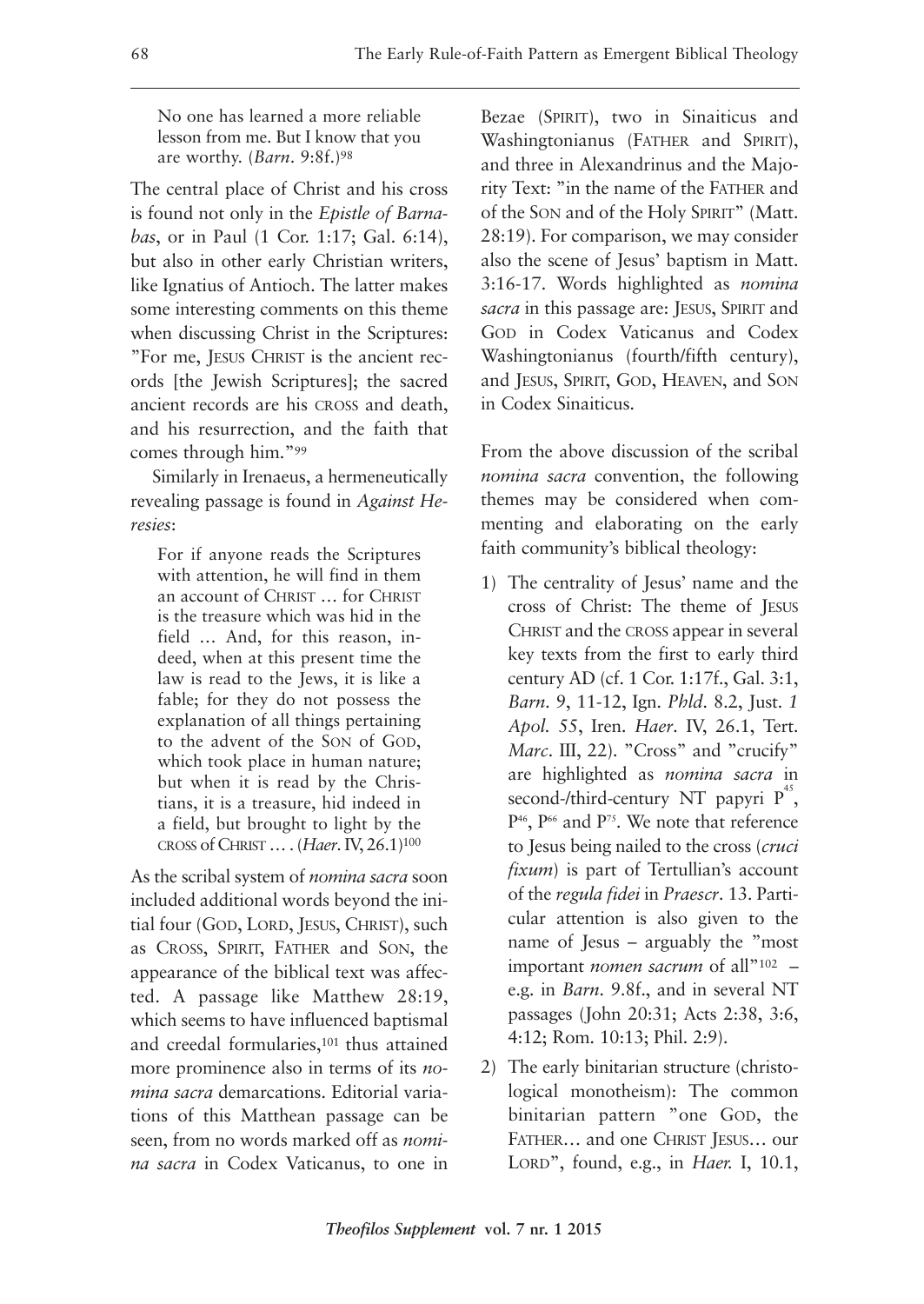highlights the same words that are emphasized through *nomina sacra* demarcations in 1 Cor. 8:6  $(P<sup>46</sup>)$ .

- 3) The standard triadic structure (nontechnical Trinitarianism): The triadic pattern "GOD the FATHER… CHRIST JESUS, SON of GOD/LORD … and the Holy SPIRIT," present in *Haer*. I, 10.1 and *Epid*. 6, seems to share a similar textual–creedal emphasis as that inherent in the *nomina sacra* found in Matt. 28:19 (Codex Alexandrinus and the Majority Text), Matt. 3:16-17 (Codex Vaticanus), *1 Clem*. 46.6 (Codex Alexandrinus), and 1 Cor. 12:4-6  $(P^{46})$ .
- 4) The prominence of christological titles and sequences (including Old Testament prophecy, now fulfilled in Christ, cf. e.g. Iren. *Epid*. 42b-100): The frequently occurring Christ-sequences "SON of GOD… CHRIST JESUS our LORD" have the same words emphasized as those written as *nomina sacra* in central New Testament christologies (Rom. 1:4 (Codex Alexandrinus); 1 Cor. 1:9 (P<sup>46</sup>); Matt. 16:16 (Codex Sinaiticus); John 11:27 (Codex Sinaiticus) and 20:31 (Codex Sinaiticus)).

## **The Early Rule-of-Faith Pattern as Emergent Biblical Theology: A Proposal**

By the late first century, the *nomina sacra* – highlighting the sacred figures of Christian faith – had been introduced into the Scriptures, providing implicit guide lines

for Bible reading and exposition (cf. *Barn*. 9.8; Clem. *Strom*. VI, 2.84.3-4). A century later, when the Rule of Faith attained pride of place in Christian discourse, the titles "Old" and "New Testament" were coined for the main sections of the Christian Bible.103

I propose that both these editorial devices could be understood as deliberate attempts by the early church to closely link Christian Scripture to the emerging "apostolic" *regula fidei* pattern.

By way of summary, within a Christian Scripture-based, creedal–monotheistic and ritual setting, a major function of the dyadic/triadic Rule-of-Faith pattern of scriptural reading was biblical-theological: To guarantee that the faith community "read the Old Testament as the promise of the Gospel and the Gospel as the fulfilment of that promise."104 To this effect the *regula fidei* functioned as a normative hermeneutical tool, promoting the textual and theological unity of the corpus of Old and New Testament Scriptures (Iren. *Haer*. I, 8.1-10.1; Clem. *Strom*. VI, 15.125.3).

The ancient readers' decision to inaugurate the system of *nomina sacra* into their communal literature (probably first century AD),105 and to designate the two main sections of their Scriptures by the labels "The Old" and "The New Testament" (probably late second century AD),106 effectively helped to accomplish this task.107 <sup>108</sup>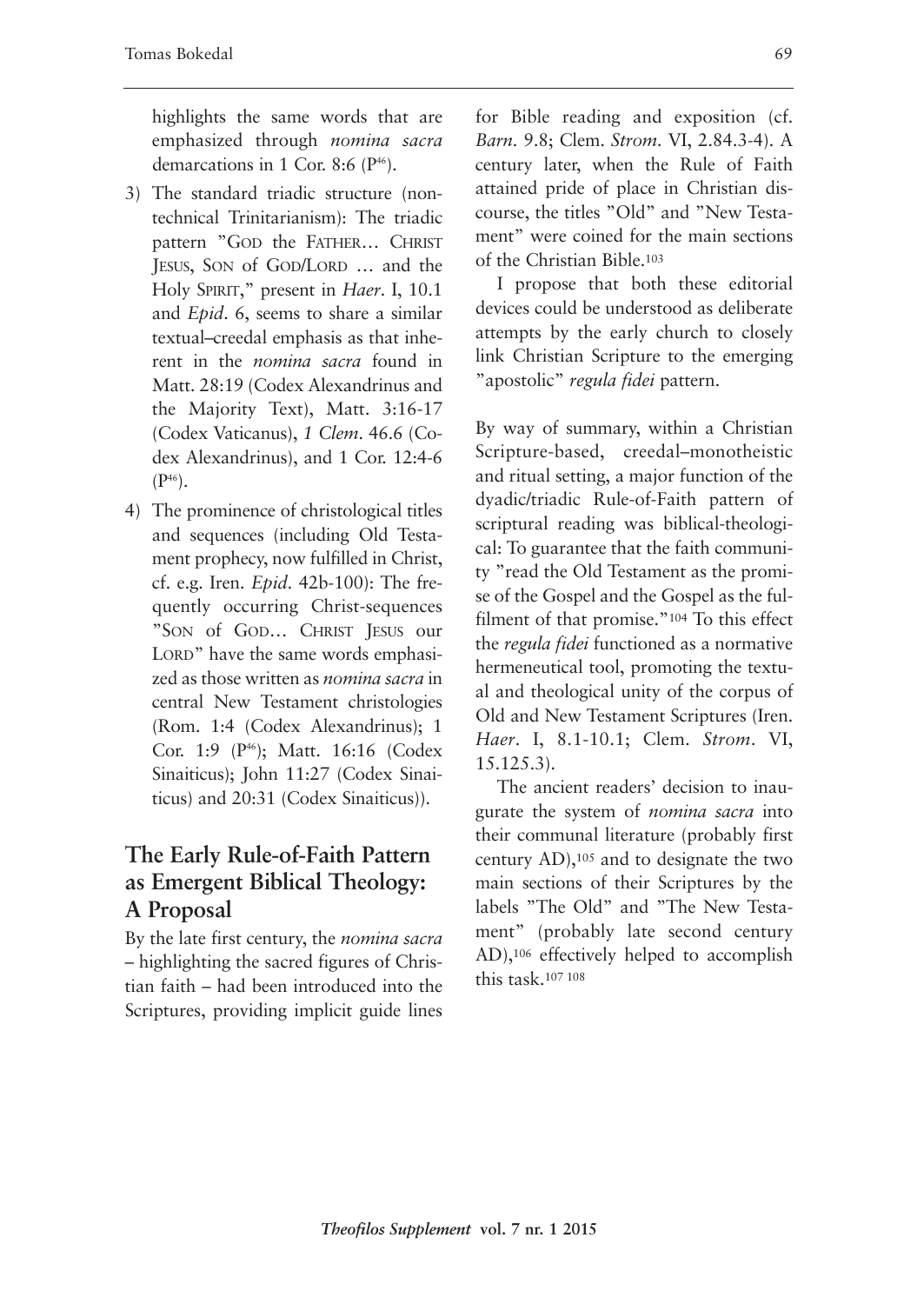#### **Notes**

1. The three largely synonymous terms and their equivalents employed throughout the essay are 1) the Rule of Truth (*κανὼν τῆς ἀληθείας*/*regula veritatis*), Irenaeus' main term; 2) the Rule of Faith (*κανὼν τῆς π ίστεως*/*regula fidei*), Tertullian's main term; and 3) the Ecclesiastical Rule (*κανὼν ἐκκλησιαστικός*), one of Clement of Alexandria's main terms (*Stromata* Book VI and VII). For the relationship between Scripture and Rule of Faith similarly treated in Irenaeus, Tertullian and Clement, see Bengt Hägglund, "Die Bedeutung der 'regula fidei' als Grundlage theologischer Aussagen," *Studia Theologica* 12 (1958): 30-34, esp. 31. Translation of source texts are my own, unless indicated otherwise. In line with the early Christian (Greek) manuscript tradition, I have chosen to highlight in small caps the following words among the so-called *nomina sacra* demarcations (names of central figures of the faith abbreviated and supplied with an overbar): GOD, LORD, JESUS, CHRIST, FATHER, SON, SPIRIT, MAN and CROSS.

2. Mark Edwards, *Catholicity and Heresy in the Early Church* (Farnam, Surrey: Ashgate, 2009), 40.

3. Ellen Flesseman-van Leer, *Tradition and Scripture in the Early Church* (Leiden: Gorcum & Prakke, 1953), 165: "the regula is a summary, formulated according to the need of the moment, of the entire Christian faith;" Frances Young, "Christian teaching," in *The Cambridge History of Early Christian Literature*, eds. F. Young, L. Ayres and A. Louth (Cambridge: Cambridge University, 2004), 102. See Iren. *Epid*. 6 and Tert. *Praescr*. 13. Cf. also Tertullian's terminology in *Marc*. IV, 1: "Testaments," "Law" and "Gospel."

4. Clem. *Strom*. VI, 15.125.3; VII, 95.3. Cf. Philip Hefner ("Theological Methodology and St. Irenaeus," *The Journal of Religion* 44.4 (1964): 299), who argues that the Rule of Faith, and equivalent terms used by Irenaeus, points to "an organic system or framework which constitutes the shape and the meaning of God's revelation. Without the system, God's revelation is not intelligible." In this wider discussion on the Rule, however, Hefner has not given due consideration to Irenaeus' remarks on scriptural hermeneutics inherent in the scriptural account itself (cf., e.g., *Haer*. I, 8.1-10.1).

5. That is, scriptural.

6. That is, widely shared confessional formularies among Christians.

7. E.g., reception of the Rule of Faith through baptism.

8. Karlmann Beyschlag, *Grundriß der Dogmengeschichte*, vol. 1 (Darmstadt: Wissenschaftliche Buchgesellschaft, 1982), 170.

9. See n. 14 below. This conclusion becomes particularly attractive in light of the special demarcation of so-called *nomina sacra* (see further below), such as FATHER, SON and SPIRIT in the Greek Bible manuscripts, words that were specially emphasized, and, it seems, part of the early Rule-of-Faith pattern. These three words are found in their *nomina sacra* forms, e.g., in papyrus P<sup>46</sup> and P<sup>66</sup>, both commonly dated to ca. AD 200 (cf. NA28, pp. 794-96).

10. In Tertullian's *Prescriptions against Heretics* 19, the Rule of Faith is presented as the hermeneutical key to Scripture reading: "For wherever it shall be manifest that the true Christian rule and faith shall be, *there* will likewise be the true Scriptures and expositions thereof, and all the Christian traditions." (*Praescr*. 19 (ANF 3:251f.)). Clement of Alexandria as well as Irenaeus, place greater weight on Scripture's normative function than does Tertullian in this passage.

11. Irenaeus' *Demonstration of the Apostolic Preaching*, which attempts to integrate the Rule of Faith into the biblical expositon of the work (see *Epid*. 3, 6, 7, 98-100), is illustrative. Though I will deal briefly with Clement and Tertullian in this essay, my main focus will be upon Irenaeus.

12. See, e.g., Hans Lietzmann, *A History of the Early Church*, vol. 1 (Cambridge: James Clarke & Co., 1951, 1993), 373-91.

13. Tert. *Praescr*. 13; 21; 37; *Apol*. 47; Clem. *Strom*. VII, 16.95.

14. "Κανών δε εκκλησιαστικός ή συνωδία και συμφωνία νόμου τε και προφητών τη κατά την τού κυρίου παρουσίαν *π αραδιδομένῃ διαθήκῃ*" (*Strom*. VI, 15.125.3). Clement of Alexandria's use of the Rule of Faith or Ecclesiastical Rule comes close to that of Irenaeus and Tertullian, especially in *Strom*. VI and VII. For Clement's broader use of the concept elsewhere, see Hägglund, *Sanningens regel*: Regula veritatis. *Trosregeln och den kristna traditionens struktur* (Skellefteå: Artos & Norma bokförlag, 2003) 27f.; and Heinz Ohme, *Kanon ekklesiastikos: Die Bedeutung des altkirchlichen Kanonbegriffs*, Arbeiten zur Kirchengeschichte, Bd. 67 (Berlin: Walter de Gruyter, 1998), 122ff.

15. I.e., as the Lord's/Christ's teaching. Cf. Christ as the beginning and principle of the teaching (*ἀρχὴ τῆς διδασκαλίας*) in Clement (*Strom*. VII, 95.3). Hägglund, *Sanningens regel*, 28.

16. Cf. *Strom*. VII, 16.96: "We obtain from the Scriptures themselves a perfect demonstration concerning the Scriptures"; and VII, 16.95: "For we have the LORD as the first principle of our teaching, leading us to knowledge, from beginning to end, in many and various ways through the Prophets, through the Gospel and through the blessed Apostles." See also Hägglund ("regula fidei," 33), who emphasizes that for Clement the Scripture is ultimately selfauthenticating (*αὐτόπ ιστος*). Cf. Iren. *Haer*. II, 27.1; II, 28.2. On the notion of "the covenants" in Clement, see Einar Molland, *The Conception of the Gospel in the Alexandrian Theology* (Oslo: Det Norske Videnskaps-Akademi, 1938), 69-75.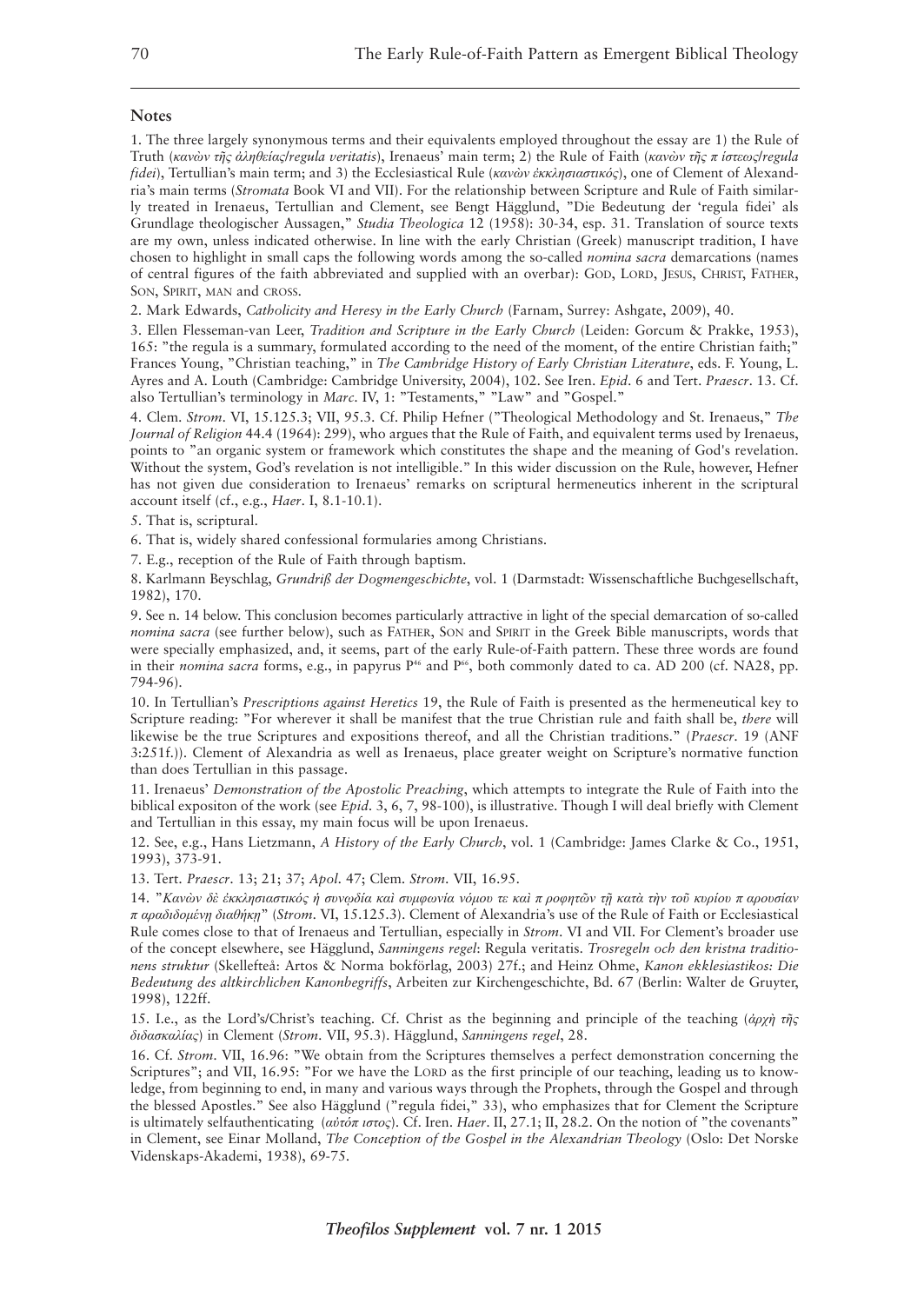17. Cf. David Trobisch, *The First Edition of the New Testament* (Oxford: Oxford University Press, 2000), 43-44. As for the use of the titles "Old" and "New Testament" in Clement of Alexandria (e.g., *Strom*. I, 5.28.2; ANF 2:305), see Wolfram Kinzig, "*Καινὴ διαθήκη*: The Title of the New Testament in the Second and Third Century," *JTS* 45.2 (1994): 529.

18. *Haer*. I, 10.1: "the apostles and their disciples"; and *Dem*. 3 (ACW 16): "the elders, the disciples of the apostles."

19. See further below; cf. Tomas Bokedal, "The Rule of Faith: Tracing Its Origins," *Journal of Theological Interpretation*, 7.2 (2013): 233-55.

20. Cf. Reinhold Seeberg's characterization of Irenaeus as a "biblical theologian," *Lehrbuch der Dogmengeschichte*, vol. 1 (Leipzig, 1908; 2nd ed.), 290 (quoted by John Lawson, *The Biblical Theology of St. Irenaeus* (London: Epworth Press, 1948), 2): "Irenäus ist Biblizist und er ist der erste grosse Vertreter des Biblizismus." The quotation in Seeberg, however, continues: "… Aber Iren. ist zugleich Traditionalist, nur im Sinne der kirchlichen Überlieferung darf die Bibel ausgelegt." The argument of the present essay seeks to qualify the biblical theology of Irenaeus and others, without – as here in Seeberg – too quick recourse to tradition. See further Lawson, *The Biblical Theology of St. Irenaeus*, 97-118 and 292f. For Irenaeus as an interpreter of the Old Testament, see Oskar Skarsaune, "The Development of Scriptural Interpretation in the Second and Third Centuries – except Clement and Origen," in *Hebrew Bible/Old Testament: The History of Its Interpretation*, vol. 1, ed. M. Sæbø (Göttingen: Vandenhoeck & Ruprecht, 1996), 422–429.

21. See quote below, n. 51.

22. Hägglund, "regula fidei," 4.

23. So F. F. Bruce, "Scripture in Relation to Tradition and Reason," in *Scripture, Tradition and Reason: A Study in the Criteria of Christian Doctrine. Essays in Honour of Richard P. C. Hanson*, eds. Richard Bauckham and Benjamin Drewery (London: T&T Clark, 1998), 37. Bruce's claim seems to apply only to the New Testament material and tradition.

24. Dionysius refers to the *regula veritatis*/*κανὼν τῆς ἀληθείας* to counter Marcion; Eusebius, *Hist. Eccl*. IV, 23.4; LCL, vol. 153, trans. Kirsopp Lake (Cambridge, MA and London: Harvard University, 1926), 378. Somewhat earlier, Polycrates of Ephesus (ca. AD 130-96) appeals to the *regula fidei* in the Quartodeciman controversy. Cf. Ohme, *Kanon ekklesiastikos*, 249-53.

25. The first time the expression *regula fidei*/*κανὼν τῆς π ίστεως* is used by early church writers, seems to be in Polycrates of Ephesus. For further details on the use of *regula veritatis* in Philo and elsewhere, see Ohme, *Kanon ekklesiastikos*, 21-58; and Bokedal, "The Rule of Faith: Tracing Its Origins," 236f.

26. Theodor Zahn, "Glaubensregel," in *Realencyklopädie für protestantische Theologie und Kirche* (ed. Albert Hauck; Leipzig: J. C. Hinrichs, 1899), 6:685; cf. Ferdinand Kattenbusch, *Das apostolische Symbol. Seine Entstehung, sein geschichtlicher Sinn, seine ursprüngliche Stellung im Kultus und in der Geschichte der Kirche. Ein Beitrag zur Symbolik und zur Dogmengeschichte*, vol. 1 (Leipzig: J. C. Hinrichs'sche Buchhandlung, 1894), 26-30; Jonathan J. Armstrong, "From the *κανὼν τῆς ἀληθείας* to the *κανὼν τῶν γραφῶν*: The Rule of Faith and the New Testament Canon," in Tradition & the Rule of Faith in the Early Church: Essays in Honor of Joseph T. Lienhard. *S.J*., eds. Ronnie J. Rombs and Alexander Y. Hwang (Washington, D.C.: The Catholic University of America Press, 2010), 33.

27. Armstrong, "The Rule of Faith and the New Testament Canon," 34. Adolf von Harnack, *Lehrbuch der Dogmengeschichte*, vol. 1, *Die Entstehung des kirchlichen Dogmas* (Freiburg: Mohr, 1886, 1<sup>st</sup> ed.), 257; ibid (1909, 3rd ed.), 355ff. For a different emphasis on Harnack's contribution, see ibid., 361, and Hägglund, "regula fidei," 3.

28. Armstrong, "The Rule of Faith and the New Testament Canon," 34.

29. Johannes Kunze, *Glaubensregel, Heilige Schrift und Taufbekenntnis: Untersuchungen über die dogmatische Autorität, ihr Werden und ihre Geschichte, vornehmlich in der alten Kirche* (Leipzig: Dörffling & Franke, 1899). 30. As Armstrong points out ("The Rule of Faith and the New Testament Canon," 37), Kunze embraces Harnack's "insightful maxim:" "'Canon' was originally the rule of faith; the Scripture had in truth intervened." But, as Kunze indicates, Harnack's view on the relation between Scripture and Rule of Faith is rather ambiguous. 31. Hägglund, "regula fidei," 12f., 24, 27, and 33. For a similar approach to the question of Scripure and tradition in the early church, see also Flesseman-van Leer, *Tradition and Scripture*.

32. Iren. *Haer*. III, 3.4; 4.1. Hägglund, *Sanningens regel*, 11 n. 9. Heffner ("Theological Methodology," 295) describes Hägglund's understanding of the *regula veritatis/fidei* in Irenaeus in the following wording: "Bengt Haegglund understands Irenaeus' chief concern as establishing the regula fidei or regula veritatis, by which Irenaeus refers to the original, immutable truth which the church holds, the Faith itself which is revealed in Scripture, in the kerygma of Christ and the apostles, and which is passed on to the believer in baptism. This truth is absolute truth; it is the revelation which lies behind the creed, the content of Scripture, and the proclamation of the tradition of the presbyterial succession; it constitutes the right knowledge of God and his redemptive action in the divine economy."

33. For various scholarly interpretations of the *regula fidei*, see, e.g., Hefner, "Theological Methodology;" and Ohme, *Kanon ekklesiastikos*.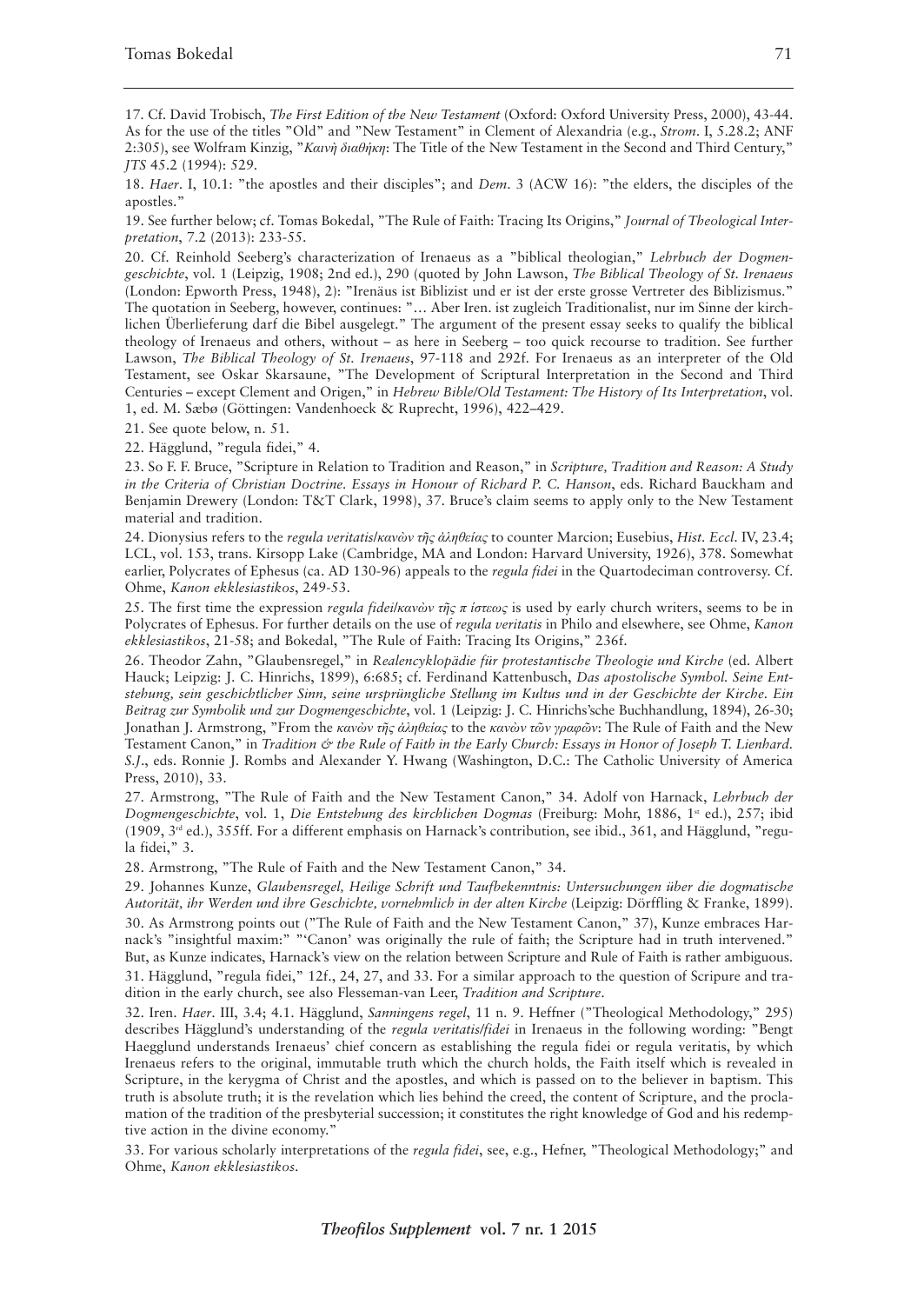34. Hägglund, "regula fidei," 4. Cf. also idem, *Sanningens regel*, 10. With regard to Tertullian, similarly Flesseman-van Leer, *Tradition and Scripture*, 165-66; and L. Wm. Countryman, "Tertullian and the Regula Fidei," *Second Century* 2 (1982): 226.

35. Karl-Heinz Ohlig, Die theologische Begru*̈*ndung des neutestamentlichen Kanons in der alten Kirche (Du*̈*sseldorf: Patmos-Verlag, 1972), 174.

36. Paul M. Blowers, "The *Regula Fidei* and the Narrative Character of Early Christian Faith," *Pro Ecclesia* 6 (1997): 212. Cf. ibid., 202 (quoted below, n. 40). See also Bokedal, "The Rule of Faith: Tracing Its Origins," 248-54.

37. *Regula veritatis* as a major Latin expression used to render the Greek equivalent *κανὼν τῆς ἀληθείας* (in *Against Heresies*) is complemented by the synonymous phrasing *regula fidei* (in *Demonstration of the Apostolic Preaching*). However, one term can still be preferred over the other, as Eric Osborn helpfully points out (*Irenaeus of Lyons* (Cambridge: Cambridge University, 2001), 145 n. 17): "Generally the latter term [*regula fidei*] was preferred for internal use within the church and the former term [*regula veritatis*] was preferred when argument was directed to heretics." For text critcal issues involved, see Ohme, *Kanon ekklesiastikos*, 61.

38. Cf. esp. Clem. *Strom*. VI, 15.125.3, cited in n. 14 above; and Iren. *Haer*. I, 8.1-10.1.

39. On Irenaeus' and the early church's use of *nomina sacra*, here in small caps, see below.

40. Blowers, "The *Regula Fidei* and the Narrative Character of Early Christian Faith," 202.

41. As in 1 Cor. 15:3-4, the reference to the Scriptures is usually part of a christology section (cf. *Haer*. I, 10.1 (where the christology is part of the third article) and *Epid*. 6). In the heavily abbreviated binitarian form in *Haer*. III, 1.2, the reference to Scripture is retained as central, but as part of the first article.

42. In *Epid*. 6, reference to the prophets is made in both the second and the third article of faith.

43. Cf. Hägglund, *Sanningens regel*, 17: Even if the Rule may refer to individual books of the Bible (*Haer*. III, 15.1), it still tends to focus on the scriptural contents, the basic doctrines of Scripture, rather than the biblical books as such; and ibid., 16: "As a matter of fact, the 'regula' always refers to Scripture, because through Holy Scripture – i.e. through the prophetic and apostolic message – and only through it [Scripture], truth has been revealed and handed down to us." See also Kunze, *Glaubensregel*, 100-27.

44. Skarsaune, "The Development of Scriptural Interpretation in the Second and Third Centuries," 423-24.

45. Scribal *nomina sacra* demarcations – present in basically all extant Christian Greek Bible manuscripts – were arguably introduced into the biblical manuscript tradition no later than the first century (Larry W. Hurtado, "The Origin of the Nomina Sacra: A Proposal," *JBL* 117.4 (1998): 660). The palaeographer C. H. Roberts opts for a pre-70 dating (*Manuscript, Society and Belief in Early Christian Egypt, Schweich Lectures 1977* (London: Oxford University Press, published for the British Academy, 1979)). See also Martin Hengel, *The Septuagint as Christian Scripture: Its Prehistory and the Problem of Its Canon*, trans. Biddle (London and New York: T&T Clark, 2002), 41.

46. See below for a more complete list of early Greek *nomina sacra*.

47. The Center for the Study of New Testament Manuscripts lists P. Chester Beatty VI (Ralphs 963) among second-century manuscripts; see http://www.csntm.org/manuscript [accessed 28/02/2015].

48. Cf. n. 9 above. *Nomina sacra* in P<sup>46</sup> and P<sup>66</sup> include GOD, LORD, JESUS, CHRIST, SPIRIT, FATHER, SON, MAN and CROSS/CRUCIFY.

49. P.Oxy. 405, which makes use of *nomina sacra*, contains portions of *Haer*. III, 9.2-3 and was produced in the late second or early third century, just a few years after Irenaeus wrote his *Against Heresies*. See Irénée de Lyon, *Contre les heresies* 3, Sources chrétiennes 210 and 211, edited and translated by Adelin Rousseau and Louis Doutreleau (Paris, 1974), Book 3/1, 126-30; Book 3/2, 104-08. In the transcription by Grenfell/Hunt of the fragments making up P.Oxy. 405 (reproduced in Book 3/1, 131), the following names are contracted as *nomina sacra*: "Christ" (*ΧΣ*), "Jesus" (*ΙΝ*) and "God" (*ΘΥ*). As part of the reconstructed section of the text of which the fragment was part, Grenfell/Hunt also included *nomina sacra* demarcations for "Lord" (*ΚΣ*), "Spirit" (*ΠΝΑ*) and "Son" (*ΥΣ*). See also Andreas Schmidt, "Der mögliche Text von P. Oxy. III 405, Z. 39-45," *NTS* 37 (1991): 160

50. Passages in Irenaeus mentioning the Rule of Truth/Faith include *Haer*. I, 9.4; I, 22.1; II, 27.1; III, 2.1; III, 11.1; III, 12.6; III, 15.1; IV, 35.4; and *Epid*. 3.

51. *St. Irenaeus of Lyons against the Heresies*, vol. 1, ACW 55, translated and annotated by Dominic J. Unger with further revisions by John J. Dillon (New York, N.Y./Mahwah, N.J.: The Newman Press), 47, modified. As for the expression "body of the Truth," see Hägglund, *Sanningens regel*, 12f.

52. *Haer*. II, 28.1: "And so, we have the truth itself as rule" (*habentes itaque regulam ipsam veritatem*). In this connection we note that Hägglund ("regula fidei," 5) and others rightly take the expression *regula veritatis* to be an epexegetical genitive: it is Truth itself that is the rule or norm. For a different rendering of *Haer*. II, 28.1 (based on *regulam*…*veritat*(*is*), rather than *regulam*…*veritatem*), see ACW 65: 87, where Dominic J. Unger translates the opening line of the passage as follows: "Since, then, we possess the Rule of Truth itself and the manifest testimony about God."

53. Cf. *Haer*. I, 21.1; V praef.; and *Dem*. 3 and 7. Cf. J. N. D. Kelly, *Early Christian Creeds* (New York: Longman, 3rd rev. ed., 1972), 51f.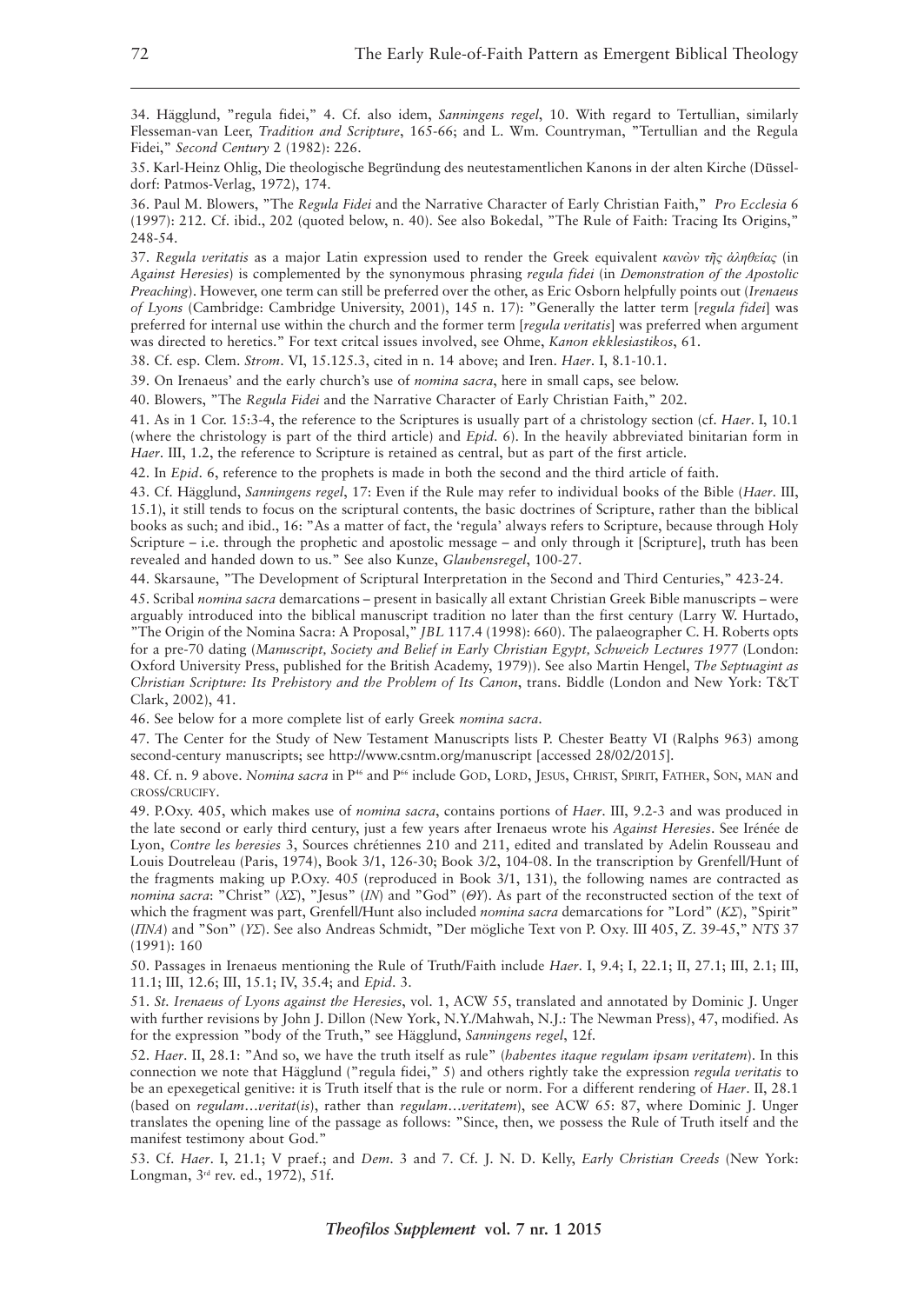54. Ibid. Quoted also in footnote above.

55. Alistair Stewart, "'The Rule of Truth . . . which He Received through Baptism' (*Haer*. I, 9.4): Catechesis, Ritual, and Exegesis in Irenaeus's Gaul," in *Irenaeus: Life, Scripture, Legacy*, eds. Paul Foster and Sara Parvis (Minneapolis: Fortress, 2012), 153f. Cf. Kelly in footnote above.

56. Cf. Paul F. Bradshaw, *Reconstructing Early Christian Worship* (London: SPCK, 2009), 69-70. *Nomina sacra*, here marked off in small caps, corresponding to the tenth-century miniscule 1739. For the general occurrence of *nomina sacra* in Christian Bible manuscripts from the second century on, see e.g. Hurtado, *Artifacts*, 95-134.

57. See Kelly (*Early Christian Creeds*, 14-19) for additional one-clause christologies, such as Acts 8:16, 19:5 and 1 Cor. 6:11; and 1 Cor. 12:3, Rom. 10:9 and Phil. 2:11.

58. Cf. Bradshaw, *Reconstructing Early Christian Worship*, 69.

59. Cf. also Augustine, *De Symbolo Ad Catechumenos* 1 (NPNF I 3:1): "Receive, my children, the Rule of Faith, which is called the Symbol (or Creed). And when ye have received it, write it in your heart, and be daily saying it to yourself." For connections between the Jerusalem rite as testified by Egeria and Western rites, see Bradshaw, *Reconstructing Early Christian Worship*, 73; cf. ibid., 60. See also Skarsaune (*Troens ord*, 38-76) for an historical overview of various aspects of the Creed in various parts of the early church, with focus on the Apostles' Creed. Skarsaune notes that the *redditio symboli*, which we encounter in Egeria's account, is not present in early third-century accounts, e.g. in Tertullian.

60. See Oskar Skarsaune, *Troens ord: de tre oldkirkelige bekjennelsene* (Oslo: Luther Forlag, 1997), 45f. For a brief historical introduction, see also Kelly, *Early Christian Creeds*, 30-33.

61. *Egeria: Diary of a Pilgrimage*, translated and annotated by George E. Gingras, ACW 38 (New York, N.Y./ Mahwah, N.J.: The Newman Press, 1970), 123-24. As for continuities and discontinuities between Rule of Faith, baptismal interrogations and the content of the later declaratory creeds, see Kelly, *Early Christian Creeds*, 40-52; and Liuwe H. Westra, *The Apostles' Creed. Origin, History, and some early Commentaries* (Turnhout: Brepols, 2002), 56-60, 37-43.

62. Cf. Skarsaune, "The Development of Scriptural Interpretation in the Second and Third Centuries," 423-24 (cf. quote above, n. 44).

63. See idem, *Troens ord*, 45. Ibid. 46: In Rome, the *redditio symboli* takes place before the whole congregation. Cf. Rufinus, *A Commentary on the Apostles' Creed* 3; ACW 20, trans. J. N. D. Kelly (New York and Mahwah, N.J.: Newman Press, 1954), 31: "[In Rome] the ancient custom is maintained … whereby candidates who are on the point of receiving the grace of baptism deliver the creed publicly, in the hearing of the congregation of the faithful."

64. The references are listed in Eric Osborn, *The Emergence of Christian Theology* (Cambridge: Cambridge University Press, 1993), 181.

65. ACW 16:49, modified.

66. "Trinitarianism" is here used in a non-technical sense.

67. Codex Alexandrinus demarcates GOD, CHRIST and SPIRIT in *1 Clem*. 46.6 as *nomina sacra*.

68. Triadic first- and second-century formularies (related to baptism) commonly appear either as GOD, JESUS/CHRIST/LORD, and SPIRIT (1 Cor. 12:4-6; *1 Clem*. 46.6; Just. *1 Apol*. 61); or as GOD/FATHER, JESUS/ CHRIST/SON, and SPIRIT (Matt. 28:19; *Did*. 7.1; Just. *1 Apol*. 61; Iren. *Epid*. 7). *Nomina sacra* demarcations highlighting the former are present, e.g., in P<sup>46</sup> (1 Cor. 12:4-6) and Codex Alexandrinus (1 *Clem.* 46.6), and the latter, e.g., in Codex Alexandrinus and the Majority Text (Matt. 28:19). See further Bokedal, "The Rule of Faith: Tracing Its Origins," 284.

69. E.g., the system of *nomina sacra* and some key texts, such as 1 Cor. 8:6 and Matt. 28:19f.

70. In particular baptism; Iren. *Haer*. I, 9.4; Tert. *De Corona* 3; Hippol. *Traditio Apostolica* 21.9-18.

71. For example, pre-baptismal teaching; Iren. *Epid*.

72. Similarly *Haer*. I, 10.1; 22.1; III, 11.1; *Epid*. 6; and Tert. *Praescr*. 13; 36; *Virg*. 1; Prax. 2.

73. The quote continues: "so that *that* would be *the foundation and pillar of our faith*." Cf. 1 Tim. 3:15; 2 Tim. 2:15, 19.

74. Larry W. Hurtado, *Lord Jesus Christ: Devotion to Jesus in Earliest Christianity* (Grand Rapids: Eerdmans, 2003), 33.

75. Ibid., 29.

76. Ibid.

77. Darina Staudt, *Der eine und einzige Gott: Monotheistische Formeln im Urchristentum und ihre Vorgeschichte bei Griechen und Juden* (Göttingen and Oakville, CT: Vandenhoeck & Ruprecht, 2012), 286-89.

78. See Reinhard Feldmeier and Hermann Spieckermann, *God of the Living: A Biblical Theology* (Waco, TX: Baylor University Press, 2011), 106; Richard Bauckham, *Jesus and the God of Israel: God Crucified and Other Studies on the New Testament's Christology of Divine Identity* (Milton Keynes, UK: Paternoster, 2008), 94-106; and Larry W. Hurtado, "Monotheism," in *The Eerdmans Dictionary of Early Judaism*, ed. J. J. Collins and D. C. Harlow (Grand Rapids: Eerdmans, 2010), 963.

79. Feldmeier and Spieckermann, *God of the Living*, 107-8.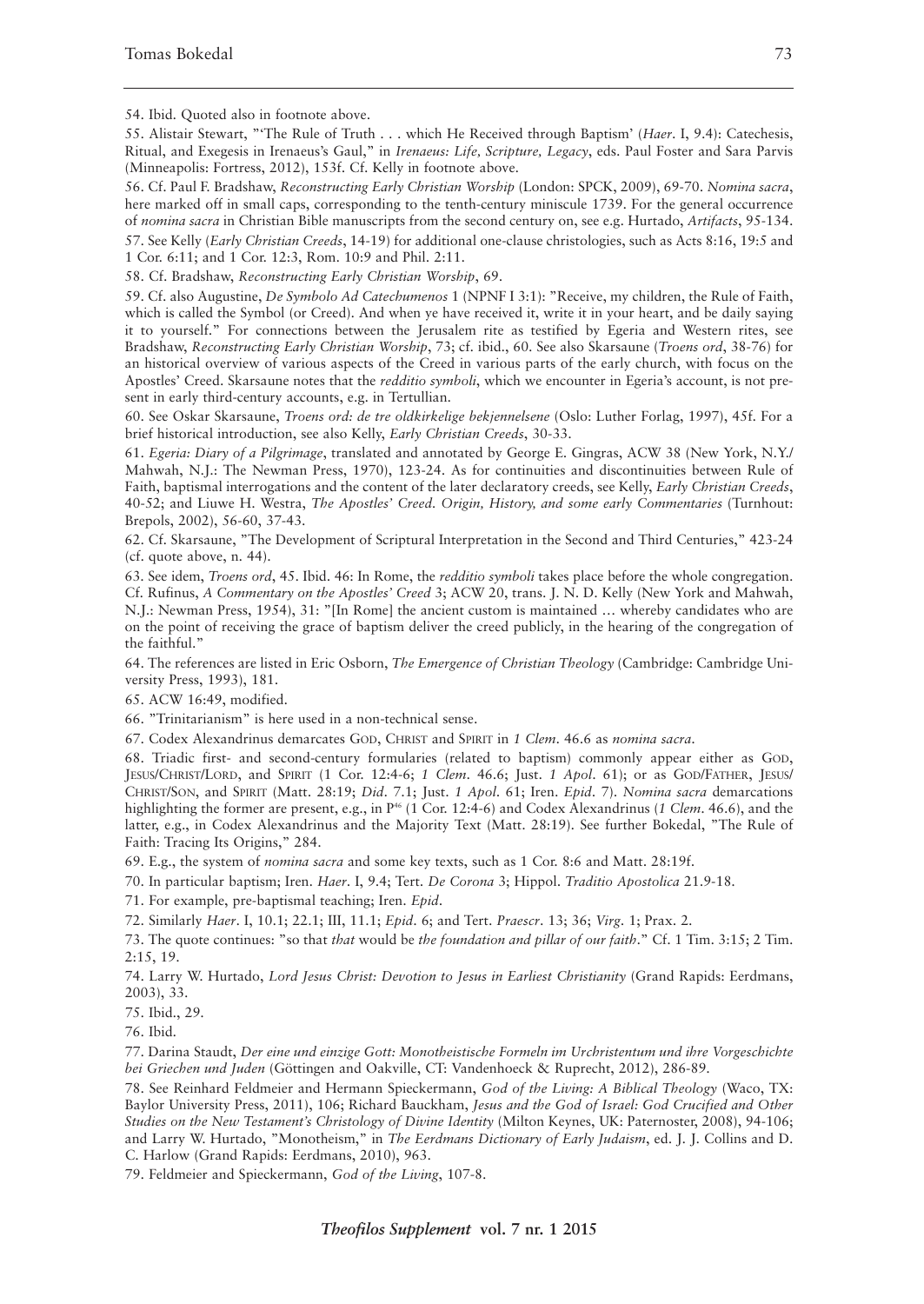80. Jaroslav Pelikan, *Credo: Historical and Theological Guide to Creeds and Confessions of Faith in the Christian Tradition* (New Haven and London: Yale University Press, 2003), 130-31.

81. Pelikan, *Credo*, 131-32.

82. Jaroslaw Pelikan and Valerie Hotchkiss (eds.), *Creeds & Confessions of Faith in the Christian Tradition*, vol. 1 (New Haven and London: Yale University, 2003), 162.

83. Cf. 1 Tim. 2:5, Eph. 5:5-6 and Gal. 3:20.

84. ACW 20:33.

85. Richard Bauckham helpfully comments ("Monotheism and Christology in the Gospel of John," in *Contours of Christology in the New Testament*, ed. Richard N. Longenecker (Grand Rapids, MI and Cambridge, UK: Eerdmans, 2005), 148): "For many scholars the christology of the Fourth Gospel is the 'highest' in the New Testament. In my view, this is a mistake – not in the sense of exaggerating the extent to which true and full divinity is attributed to Jesus in the Fourth Gospel, but in failing to recognize the extent to which this is also the case in most other parts of the New Testament. In my view, a 'christology of divine identity,' in which Jesus is understood to be included in the unique divine identity of the one and only God, the God of Israel, is pervasive in the New Testament writings." See also Martin Hengel, "Christology and New Testament Chronology," in idem, *Between Jesus and Paul: Studies in the Earliest History of Christianity* (Eugene, OR: Wipf&Stock, 1983, 2003), 30-47.

86. *Nomina sacra* are also used in other early Christian writings and elsewhere.

87. For an overview of *nomina sacra*, see Larry W. Hurtado, *The Earliest Christian Artifacts: Manuscripts and Christian Origins* (Grand Rapids: Eerdmans, 2006), 95-134. Substantial criticism of C. M. Tuckett's critique ("'Nomina Sacra:' Yes and No?" in *The Biblical Canons*, eds. J.-M. Auwers and H. J. de Jonge (Leuven: Leuven University Press, 2003), 431–58) of the scholarly majority view concerning the significance of the *nomina sacra* is provided by Hurtado, *Artifacts*, 122-34, and Jane Heath ("Nomina Sacra and Sacra Memoria Before the Monastic Age," *JTS* 61.2 (2010): 518-23).

88. Occasionally the Greek word for "Spirit" (*ΠΝΑ*) is rendered in its *nomen sacrum* form in the NT portion of Vaticanus (some three per cent of the occurrences of the term). That Vaticanus is an exception in this respect was pointed out already by C. H. Turner in 1924 ("The *Nomina Sacra* in Early Latin Christian MSS.," *Studi e Testi* 40 (1924): 65), maintaining that of all our Greek manuscripts one hand of Vaticanus provides the only exception to the universal practice of abbreviating *Πνεῦμα* as a *nomen sacrum* (see footnote below).

89. Although the earliest formation of the *nomina sacra* word group included abbreviations of the Greek words for "God," "Lord," "Jesus" and "Christ" (commonly referred to as the "core group"), "Spirit" is very soon (arguably in the late first century AD, or earlier) added to the group. Thus, in our earliest second- to mid-fourthcentury NT manuscripts (excluding Codices Vaticanus and Sinaiticus), *Πνεῦμα* is rendered in its *nomen sacrum* form in ca. 89-90 per cent of the occurrences of the word (Tomas Bokedal, "Notes on the *Nomina Sacra* and Biblical Interpretation," in *Beyond Biblical Theologies*, eds. H. Assel, S. Beyerle and C. Böttrich (WUNT 295; Tu*̈*bingen: Mohr Siebeck, 2012), 273-78). Scholars who opt for or consider placing *Πνεῦμα* as part of the core group of *nomina sacra* include Philip Comfort (*Encountering the Manuscripts: An Introduction to New Testament Paleography & Textual Criticism* (Nashville, TN: Broadman and Holman, 2005, 231), Scott D. Charlesworth ("Consensus standardization in the systematic approach to *nomina sacra* in second- and third-century gospel manuscripts," *Aegyptus* 86 (2006), 38), and Dirk Jongkind (*Scribal Habits of Codex Sinaiticus* (Piscataway, N.J.: Gorgias Press, 2007), 68).

90. The renowned palaeographer C. H. Roberts (*Manuscript*, 46) famously proposed that the *nomina sacra* "may be plausibly viewed as the creation of the primitive Christian community, representing what might be regarded as the embryonic creed of the first Church." The second-/third- century NT manuscripts P<sup>45</sup>, P<sup>46</sup>, P<sup>66</sup> and P75 contain eight to eleven words frequently written in their *nomina sacra* forms. See further Bokedal, "Notes on the *Nomina Sacra*," 277-81.

91. Cf. C. H. Roberts, *Manuscript*, 28.f.; and Hurtado, *Artifacts*, 106: "although there is at least a certain broad phenomenological similarity between the *nomina sacra* and Jewish reverential treatment of the divine name, it seems most likely that the specific nomina sacra scribal practice represents something distinctive."

92. As for Irenaeus' or his scribe's likely use of *nomina sacra*, see n. 49 above; cf. also nn. 1, 45, 48 and 88. 93. ACW 16:51.

94. Reuben Swanson (ed.), *New Testament Greek Manuscripts: Variant Readings Arranged in Horizontal Lines Against Codex Vaticanus. 1 Corinthians* (Wheaton, IL: Tyndale House Publishers, and Pasadena, CA: William Carey International University Press, 2003), 113f.

95. Similarly John 10:34-35 in P66 and P75 , where the plural forms of "god" are written *plene*.

96. Bokedal, "Notes on the *Nomina Sacra*," 263–95, esp. 283-84.

97. Ibid., 273-76; the calculation is based on 74 second- to fourth-century NT manuscripts. For cross as a *nomen sacrum* occasionally containing the staurogram, see Hurtado, *Artifacts*, 134 and 135-54.

98. *The Apostolic Fathers*, ed. Bart D. Ehrman, 2 vols., LCL 25 (Cambridge, MA: Harvard University Press, 2003), 2:45-47, modified.

99. *The Apostolic Fathers*, LCL 25, 291f., modified.